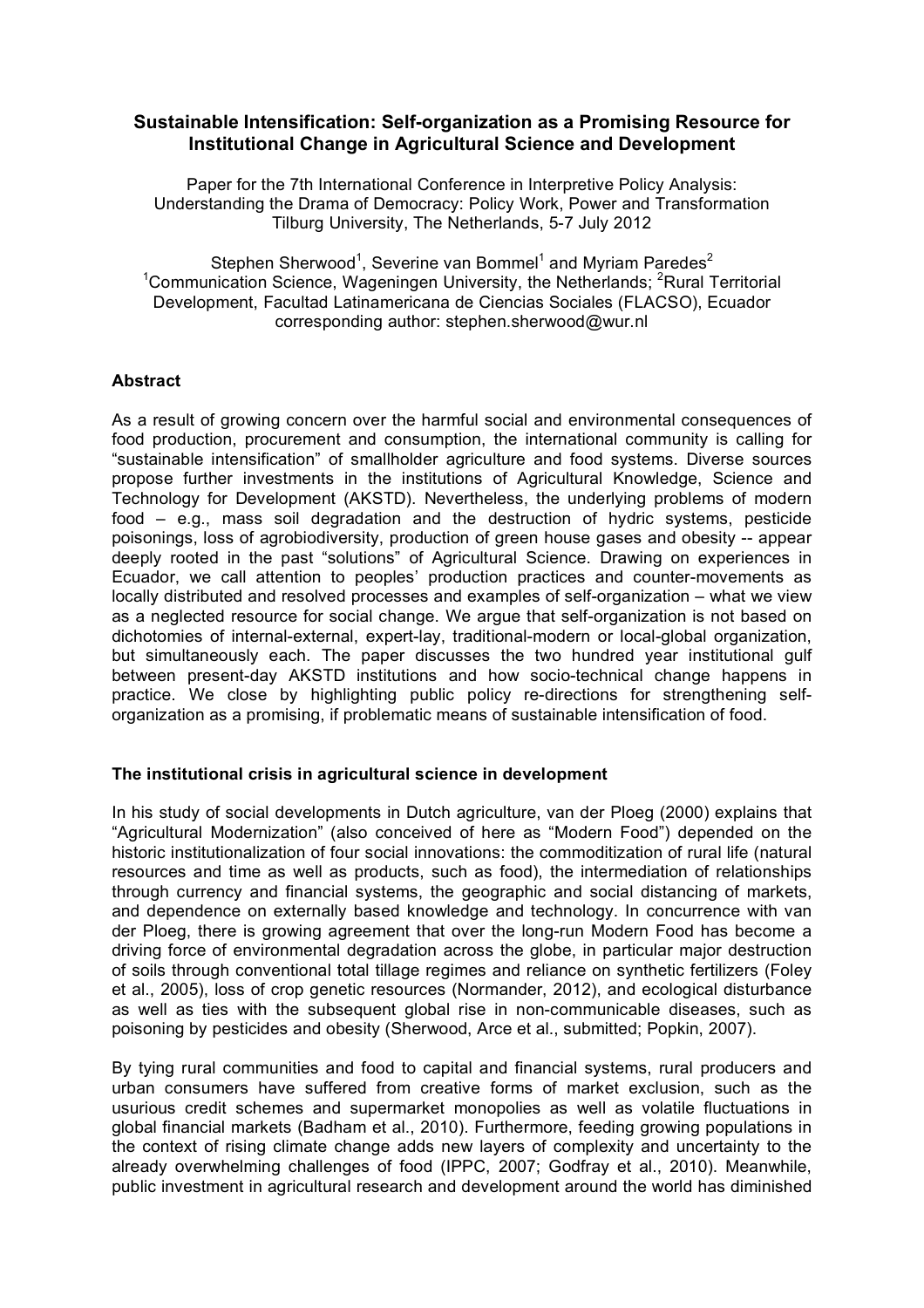substantially and is further threatened by the on-going global financial crisis (NRC, 2010, GO-Science, 2011).

Increasingly, there have been growing international consensus that the model of AKSTDdriven, prescriptive agricultural development has reached a limit, leading to the need of fundamentally rethinking and revising dominant institutional designs and purposes (IAASTD, 2009; NRC, 2010, GO-Science, 2011). In particular, this as led to a call for institutional change towards the "sustainable intensification" of agriculture – producing more food from the same area of land while reducing the environmental and social impacts (Royal Society of London, 2009) and major new policy directions at the Food and Agriculture Organization, World Bank and beyond.<sup>1</sup>

Over time, the common pool resources of agricultural science have been placed at the service of private commercial enterprise, initially in seeds and the agrochemical industries, but also financial services, food processing, distribution, and retail (Potter, 1998). Together, in terms of gross volume and value, Modern Food has become the single largest industry on the planet. The complicity of AKSTD in the growth of commercial industry as well as its harmful consequences in terms of social disparities, environmental degradation and human health raises serious questions over whether the institutions of Modern Food can change from within. Nonetheless, that fact does not undermine the fundamental need for change in the organization of food.

Meanwhile, it has become increasingly clear that an expectation of change from within existing institutional frameworks is not realistic (Wagemans, 2002). Regardless of curative claims, AKSTD institutions appear to be structurally tied to the same logic and value systems that induce and perpetuate the problematic qualities of modernity (Potter, 1998; Pretty, 1995). Complex interdependencies and regularised interaction patterns (including communication) tend to constrain the space for meaningful change, not least since a number of actors in the current social networks are likely to have a vested interest in maintaining the existing situation. Such vested interests are reflected in the prevailing formal and informal societal rules and arrangements (described here as institutions, structure or regimes) that actors draw upon and reproduce in their interaction (Leeuwis and Aarts, 2010). Radical change is facing an arduous uphill battle. This is because if we are to achieve radical change, networks need to be altered simultaneously. So to know and to engage in debate in the most obvious ways is also to reproduce the most obvious institutional forms, structures and regimes (Law, 2011).

Despite significant institutional obstacles as well as the experience that deliberately designed changes are not easily achieved and implemented, change is continuous and, at times, quite radical (Leeuwis and Aarts, 2010). Giddens (1984) shows that societal contexts and structural conditions are not only constraining but also enabling. So if latent opportunities for change exist (even if unacknowledged), then there must be realistic alternatives to these hegemonic AKSTD institutions. But how does institutional change come about when institutions are deeply embedded in dominant structures, such as government and economy, that they become seemingly naturalised, difficult or impossible to influence in particular locations? How are more respectful and less dominant alternatives generated in such circumstances? How do they grow in influence to shape social change?

To ground our analysis, we situate this paper in long-term, multi-disciplinary socio-technical research on agriculture in Ecuador. In particular, we focus on research with potato farmers in the northern Province of Carchi (Crissman et al., 1998; Yanggen et al., 2004; Sherwood, 2009; Paredes, 2010), a region commonly described as the Andean model of Agricultural

 $\overline{a}$ 

<sup>1</sup> For example, see: FAO. 2009. Strategic Framework 2010-2019, Rome 18-23 November. (available at: ftp://ftp.fao.org/docrep/fao/meeting/017/k5864e01.pdf) and World Bank (2011).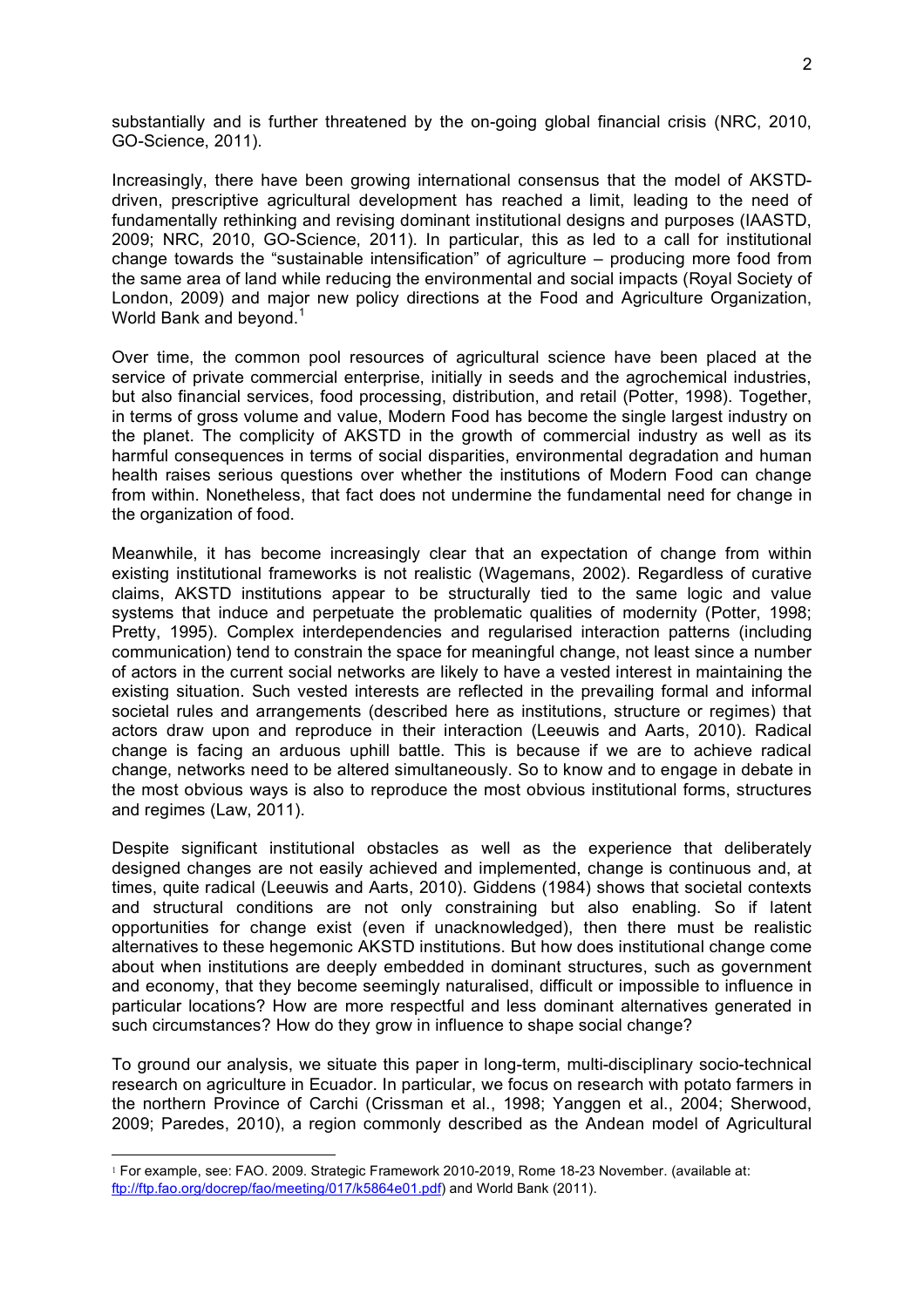Modernization – where relatively successful agrarian reform in favour of smallholder family production was followed by broad adoption of industrial-era technology and integration with commercial markets. In Carchi, rural families and their communities tightly embraced an unusually visionary, deliberate and ambitious public policy towards Modern Food and its consequences. We then follow national food movements and their activity in shaping public policy (Bekkering, 2011; Ongeval, in process; and Sherwood and Arce, submitted).

In particular, drawing on the work of Paredes (2010), despite the arrival of a very dominant regime of thought in agriculture and food, we explore how no pure form of Modernization exists at the household level. Families continually re-organize their food productionconsumption-circulation activity according to their diverse sense of need, preference, creativity and flair, leading to richly nuanced and characteristically unique patterns of living and being. Finding the need for opening up a new debate in institutional transition in Modern Food towards greater human health, productivity and sustainability, we call attention to heterogeneity as an example of self-organization as a largely neglected resource for social change.

# **Self-organization as a counter-movement to Modern Food**

## Looking down the barrel of unidirectional development

The instrumental "top-down", "linear", "technology transfer" or "pipeline" agricultural research and development model has its roots in the notion of change as a continuum of resarchextention-education (Biggs, 1990; Clark 1995). Biggs (2006; 145) explains:

"At the heart of the [pipeline] model is the idea that most new, significant technological innovations come from the actions of planned research and development. There are stages in this process that start with research formulation and the conducting of formal research. This leads to new innovations, which are then tested and scaled up through uptake pathways. Finally there is widespread adoption by target beneficiaries. The process ends by an evaluation stage, after which learning takes place and the whole cycle starts again".

The ideology was the basis for the 19th century U.S. land grant system and the well-studied intensification of production through industrial-era technology, also known as the "green revolution", that subsequently led to public investment across the world in deliberate mechanisms for positioning AKSTD as the champion of social change in agriculture and food (NRC, 2010). In the last century this led to the establishment of academic disciplines, national and international research systems and cooperative extension programs. Agricultural Modernization cut its institutional teeth in the United States and Europe, where extension services reached a large rural population that had access to formal education, credit, markets, and other pre-conditions required by the model. Nevertheless, its application in developing countries, for example via the Consultative Group of International Agriculture Research Centers and National Agricultural Research Centers (CGIAR-NARS) proved less successful (Ruttan, 1998; IAASTD, 2009). Similarly, "Training and Visit" system that dominated World Bank international policy for agricultural development between 1975 and 2000, shared similar fate (Anderson et al., 2006). According to Leeuwis (2004: 50-53), common problems with the expert-led approach included assumptions that:

1) specific technologies were universally applicable, 2) agriculture and markets were static, 3) socio-technical change was a linear process from researchers to extensionists to producers, 4) rural people largely were homogeneous, 5) locally progressive farmers and community leaders were capable of driving social change, and 6) farmers operated in isolation and were rational decision-makers.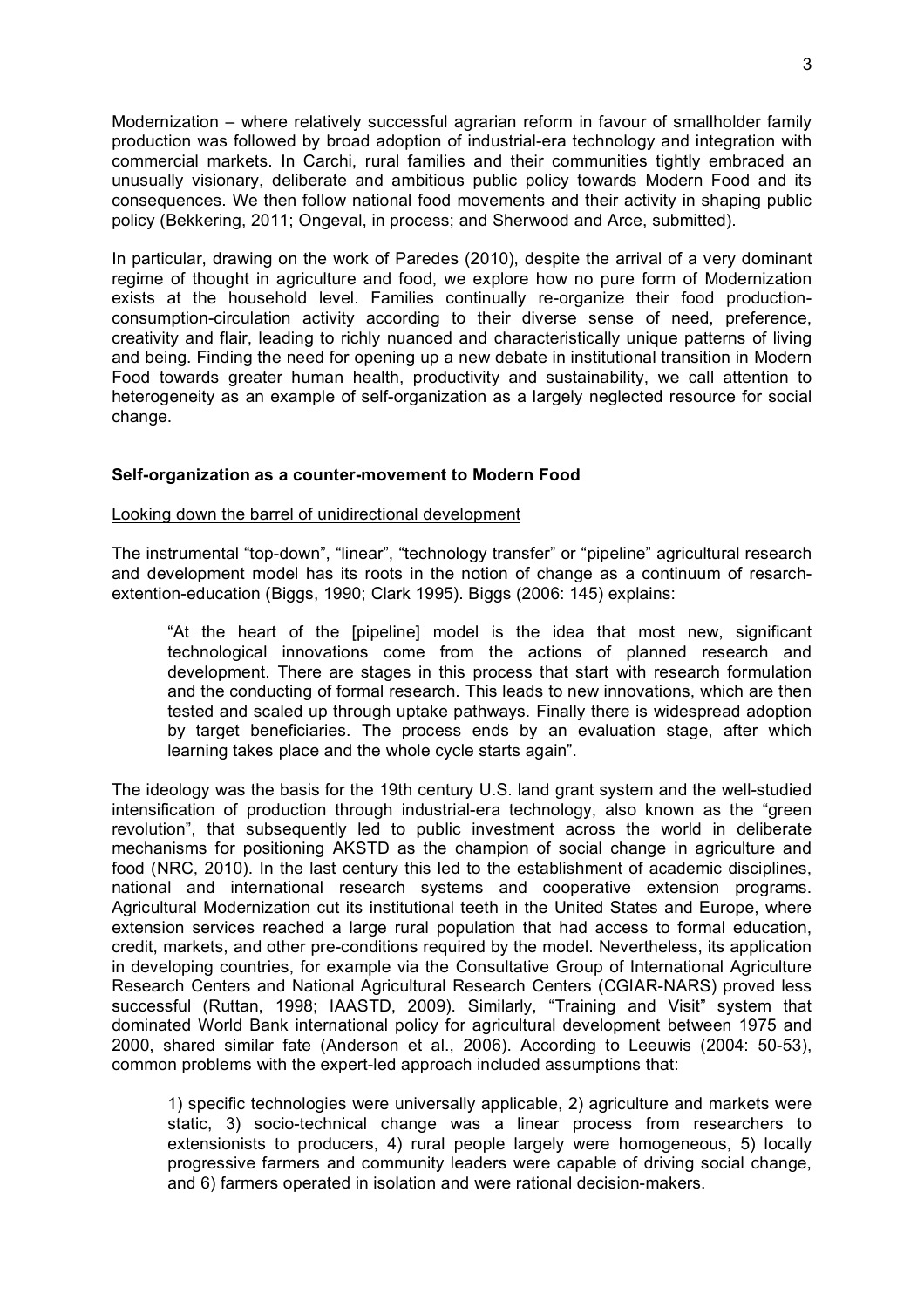#### Refinements

Concurrently, building on a long history of social movements in Europe, the US and the Global South, a number of grassroots development workers developed a tradition of peoplecentred development and community-based action (e.g., Freire, 1973; Horton, Bunch, 1982; Hope and Timmell, 1984; Horton and Freire, 1990). In practice, such approaches became heavily transformed in the hands of the AKSTD, leading to different forms of: farmer-led extension, action-research, and participatory approaches. While new actors came to the floor and processes became increasingly interactive, the central feature of technology transfer – i.e. expert-led, pre-conceived and -planned, unidirectional development – survived (Biggs, 2007).

More recently, agricultural development initiatives have attempted to address the shortcomings of earlier approaches through new communication architecture and interactive platforms. This has included new emphasis on strengthening Agricultural Innovation Systems (World Bank, 2011) and brokerage processes (Klerkx and Leeuwis, 2010).<sup>2</sup> While such approaches show much promise for improving existing management, they inevitably must involve existing actors and operate within the constraints of what possible within that environment. Thus, they are necessarily tied to a unidirectional process and operate with pre-conceived initiatives with partners "in the field" to "impact" beneficiaries located "on the ground", albeit arguable with enhanced degrees of interaction and potentially greater sense of co-responsibility in processes and outcomes.

While we find continued usefulness in aspects of technology transfer and working with agricultural innovation systems, we believe that such approaches necessary operate within the flaws of Agricultural Modernization. Interested in finding ways of achieving more substantial institutional, we wish to look outside the existing regimes of modernization.

#### In search of alternatives

Several authors argue that space for change does not come about only (or even mainly) through deliberate processes of planning and intervention (Maffesoli, 1996; Castells, 2004; Aarts and During, 2006). Instead these studies show that societal change arises from ongoing societal interactions among actors – people, acting as individuals and in groups, in active pursuit of interests who creatively open up spaces for continuity and change. It involves actors operating as individuals and collectives outside the designs of formal institutional frameworks, even when this activity conflicts with enforced rules, regulations and procedures (Wagemans, 2002). So rather than being controlled and engineered, people in their roles as social agents -- acting relatively free of external controls -- perform societal change in processes of self-organisation (Nicolis, 1989). The term "self-organisation", however, does not necessarily imply that change happens automatically in the absence of human intentionality. Rather, self-organization is often the unintended outcome of endless and infinitely dynamic intentional and purposeful activity (Sharpf, 1978; Aarts and Van Woerkum, 2002; Castells, 2004; Aarts, 2007).

The concept of self-organization has gained the attention of researchers from highly different theoretical traditions, including cognitive, behavioural, cultural and socio-biological systems perspectives but we find peoples' self-organization so far to be largely unexplored and under-utilized opportunity in the reform of institutional frameworks. Where and how does

<sup>2</sup> See for example, "An International Workshop on Investing in and Strengthening Agricultural Innovation Systems", 29 May – 1 June 2012. World Bank, Washington, DC (information available at:

http://web.worldbank.org/WBSITE/EXTERNAL/TOPICS/EXTARD/0,,contentMDK:23219724~pagePK:210058~pi PK:210062~theSitePK:336682,00.html)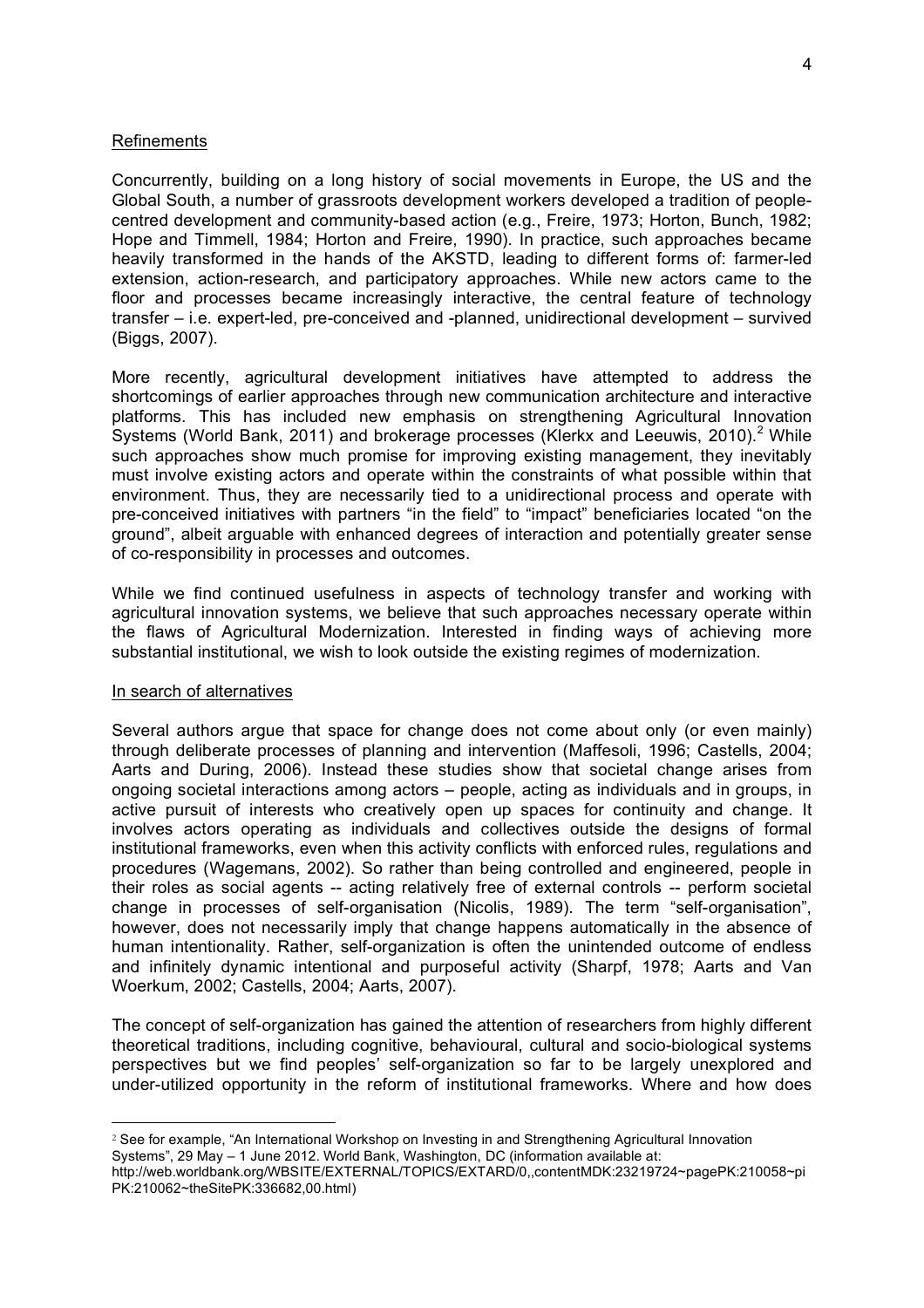self-organization emerge as institutional counter movements, thereby opening up new possibilities and desireabilities for continuation and change? Where do they encounter and how do they interact with more formalized institutional processes of Modern Food? How can promising existing and imagined processes of self-organization be strengthened in favour of more sustainable futures?

Starting from the assumptions of multi-vocality and incommensurability, in this paper we look to family-level farming practice as a means of describing and analyzing the activity of selforganization. Based on the perspective of practice theory (Schatzki et. al 2001), our attention to "practice" in this paper de-emphasizes structures, systems, individuals or interactions. We view practice as embodied sets of activities that humans, simultaneously acting as individuals and in collectives, perform with varying degrees of commitment, competence and flair. Thus we prioritize the social act rather than on actors or events. More than just routines, we see practice as a continual process of organization and expression, as people, operating in situated socio-biological contexts of co-production, make a sense of the present through, knowingly or now, resolving interfaces between desireabilities and possibilities as well as possible histories and futures. Deemphasizing practice as the product of rationality, we appreciate that self-organization as expressed through peoples' practices can generate both desirable and undesirable outcomes.

Drawing on Arce and Long (2000) and McGee (2004), we provide qualitative attention to three interactive social domains: knowledge, actors and space-sites. By "knowledge", we do not mean just cognitive knowledge but also the feelings, experiences and skills gained through life experiences and stored in the physical landscape and built into the environment and social interactions. Experiential knowledge is produced in everyday life, but it is not yet routinely incorporated into the propositional (policy) knowledge of experts and policymakers. Therefore, it is ignored from the understanding of Modern Food, representing a serious gap between food in concept and food in practice. By "actors", we do not just mean individuals acting in self-interest. Individuals are not isolated from the social world of which they are part. Actor also signifies groups of people in their pursuit of collective interests in social networks. Actors' actions are important agency resources for new identities and reimagining ways of life within modernities constituting the contemporary world. "Sites" refers to the multiple contexts of human co-existence: the physical (fields, tables and towns) and even imaginary places (such as the virtual world of television and the internet), where social practices happen. Sites are places where, over time, networks of ambivalent orders (i.e., people, artefacts, and things) become "organized activities" or practices of peoples' everyday life. These spaces can be part of development policies implementations, government and public co-ordination or part of more autonomous, less formalized civic action.

The interactions between knowledge, actors and sites are clearly dynamic and complex, and not a simple and linear relationship of cause and effect. Thus knowledge, actors, and sites should not be approached as independent domains, nor are they simply determined by externally based structural conditions. Framing agriculture and food in this way connects people's choices with the nature of human, physical and material co-existence, which is part of a constant process of constitution and reconstitution, consisting of a myriad of colluding and competing, convergent and divergent modernizations.

Self-organization necessarily requires an emphasis on empirical material and in particular situated knowledge. As such, for data we draw on a body of publications (Crissman et. al, 1998; Yanggen et. al, 2003) and graduate-level action-research studies conducted on Agricultural Modernization in Ecuador, in particular: Sherwood (2009) and Paredes (2010). Insights over on-going food policy is based on over ten years of reflective practice as one of the authors as a researcher-activist in Ecuador's food movements since 1998 as well as the recent graduate research of Bekkering (2011) and Ongeval (in process).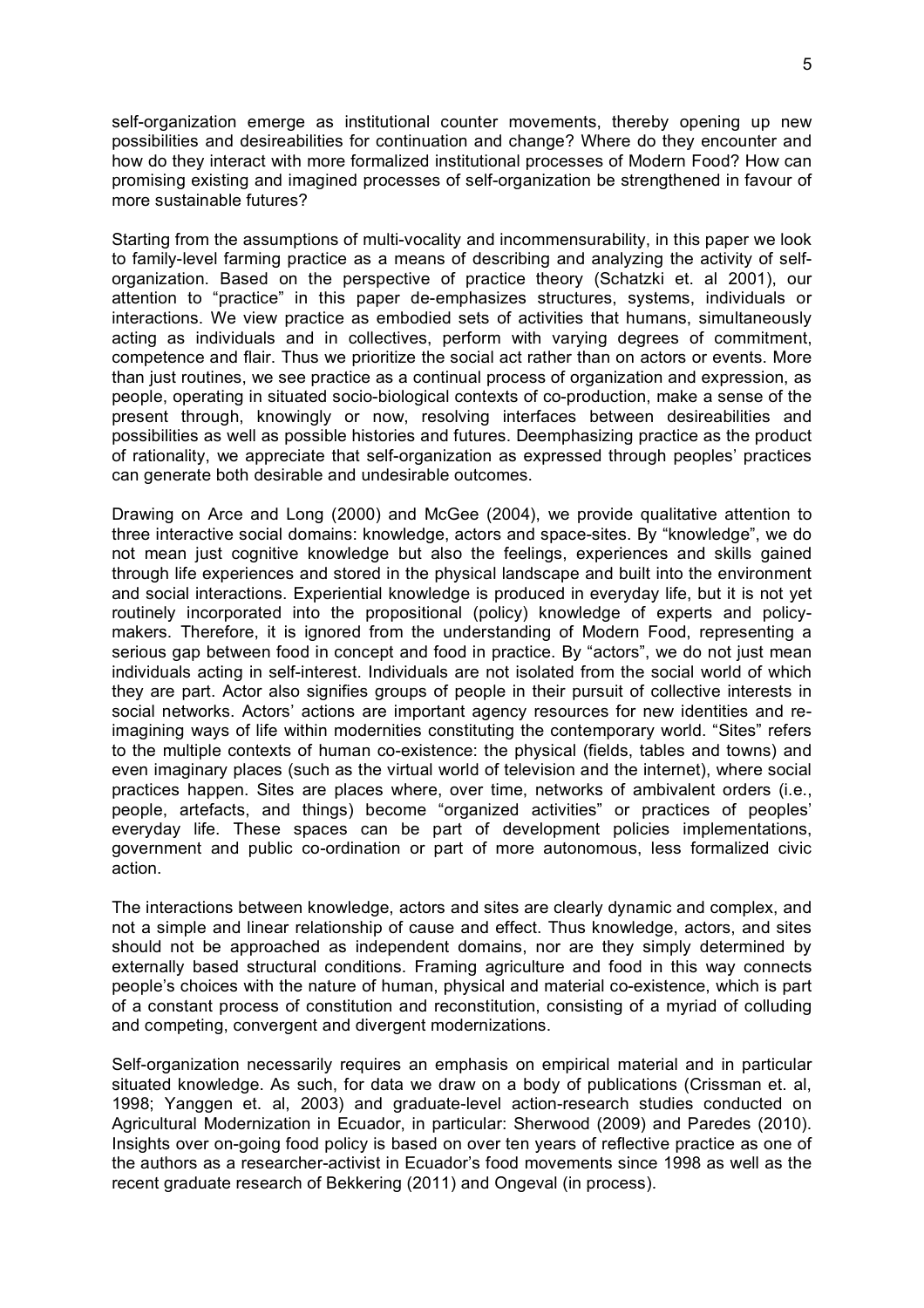#### **Institutional crisis and the emergence counter-movements**

Provided its natural endowments, generally educated population, infrastructure and market access to both Colombia and Ecuador, the Province of Carchi, Ecuador is potentially one of the most productive agricultural regions in the Andes and was chosen by the FAO/United Nations and Ministry of Agriculture as a "model" of Agricultural Modernization (Barsky, 1980: 186). Following agrarian reform and the arrival of industrial-era technology in the 1960s, potato farming there evolved to become a major source of livelihoods, dominating the modern landscape. On less than a quarter of the country's area dedicated to the crop, in the 1990s Carchi came to produce about 40 percent of Ecuador's yearly potato harvest. Nevertheless, today's farming in Carchi does not just produce a lot of potatoes; it also has generated ecological disruptions and a costly pubic health epidemic.

The multi-disciplinary research raises serious concerns over the sustainability of food production as a result of its interactive effects on human health, the environment and productivity. Between 1990 and 2003, a number of national and international organizations worked with communities on projects to assess the role and effects of modern agriculture and to identify opportunities for reversing its harmful consequences. For example, tractors and total tillage are the leading cause of soil erosion, displacing some 80 t/ha each cropping season. Since the late 1990s, production by area and productivity began to level, followed by a decline (see figure 1). Meanwhile, two-thirds of the rural population – including men, women and children – suffer measurable neurological damage due to exposure to highly toxic pesticides (Cole et al., 2007). Economic studies have identified a relationship between pesticide exposure and low productivity. After automobile accidents, suicide by pesticide ingestion is the second leading cause of death in the province. The social effects of modern agriculture appear equally dramatic. Some fifty years after "successful" market integration and technification, farmers find themselves in a crisis they call "dollarisation," tying them to increasingly volatile compensation for commodities, losses, and debt and the abandonment of agriculture.

## **Figure 1.** Decline in potato productivity in Carchi (INIAP UVTT-Carchi) (figures in annex)

Upon arrival in Carchi in 1998, a farmer told Sherwood, "I don't know if you believe in God, but I believe in pesticides" (Sherwood, 2009: 102). From a biophysical point of view, modern technology has enabled farmers to structurally break with nature, which has been useful for controlling certain crop pests, but over time such technology have carried unexpected costs in the form of social and environmental backlash. People and their communities describe being increasingly fragmented, both individually/socially (a sense of detachment) and collectively (a tendency towards valuing currency and the market over neighbour, neighbourhood, and community). These two phenomena interact to produce socio-biological decline characterized by increasing environmental and social uncertainties. Farmers express a growing sense of frustration as a result of their experiences. One participant seemed to represent many when he declared (p. 233), "We have done everything the *ingenieros* have told us to do, and look where we are.... We are going broke."

Meanwhile, productivity has steadily declined due to a vicious combination of production problems, rising input costs and increasing variability in commodity prices. Crissman found that in the early 1990s, potato farmers in Carchi lost money on about 45% of their plantings. In 2004, that rate had increased to two-thirds (Paredes, 2010). Face with rising debt, a growing number of the intended beneficiaries of Agricultural Modernization was forced to abandon agriculture and migrate in search of work. At the national level, over half a million Ecuadorians, about half of which were from rural areas, emigrated between 1998 and 2004, with about 1.5 million presently living overseas (roughly 15% of the population) (UNFPA and FLACSO, 2006). Youth from rural communities in Carchi repeatedly joined armed guerrilla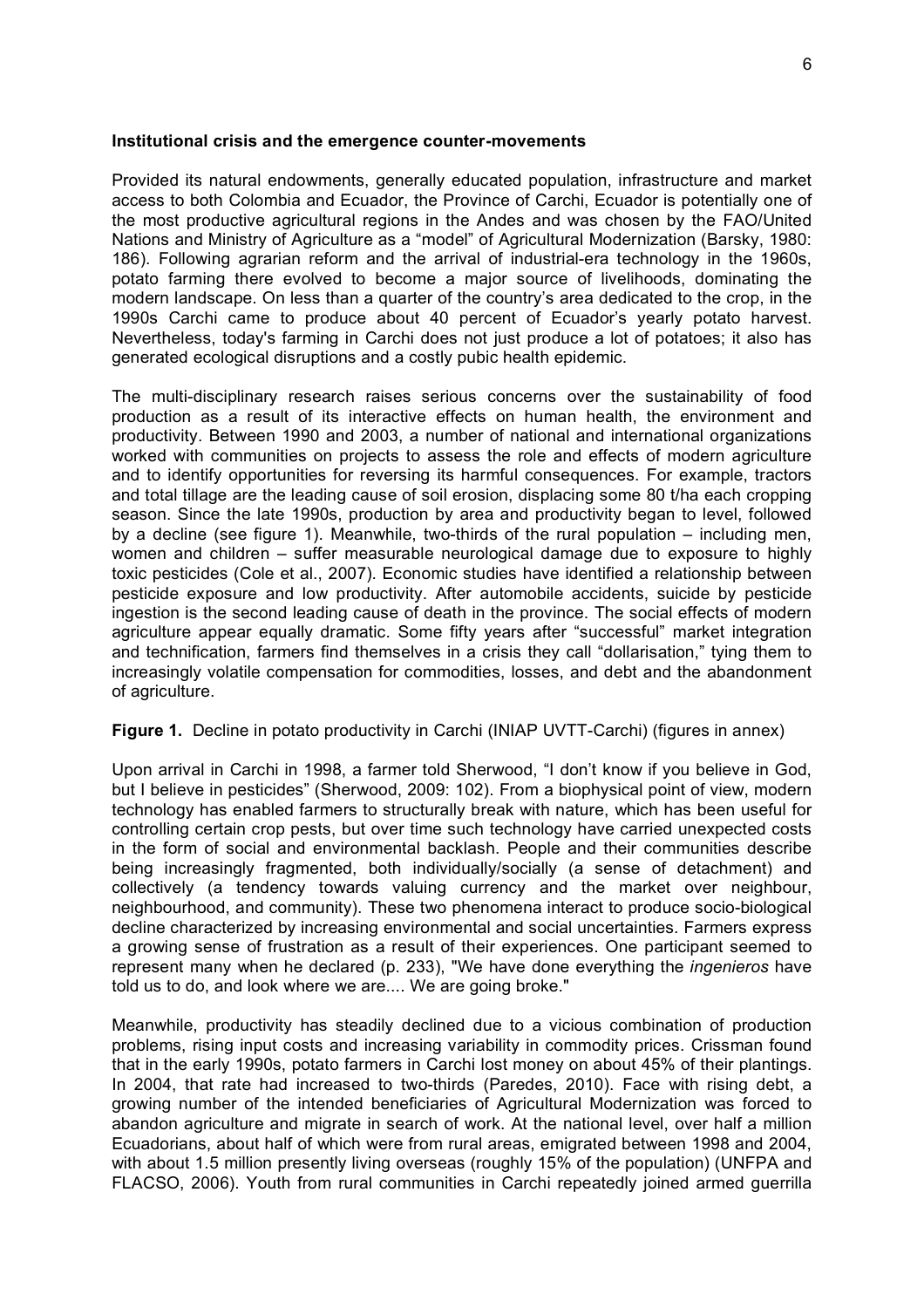movements in nearby Colombia (Sherwood, 2009). As a result, the turn of the twentieth century in resource-abundant Carchi was marked by the growth of three sectors: the landless labourer, the urban migrant and the guerrilla fighter.

Ecosystem decline and associated human health problems in Carchi can be summarised as a "pathology" of Agricultural Modernization (Ravetz, 2006). Tendencies are not mere externalities or accidents but dangers that increasingly have become the expected result of agricultural policy. Today, the dangers of agriculture technologies in Carchi are so farreaching and generalized that it is no longer possible to blame any particular individual. The guilty party had become the "System", with the State, via policy and regulatory frameworks, as the sanctioning agent. Dangers have not only emerged from the environmental world; they also have become an inner product of society itself – an internality.

Undesirable products of modern agriculture led to social and ecological outcomes that in turn sparked new directions of change. Growing public concern over a pesticide-induced epidemic in Carchi combined with explicit involvement government agencies MAG, SESA, INIAP, and the FAO raised questions over the ability of elected authorities to fulfil their public mandate. In November 2003, peasant leaders wrote a letter to Ecuador's President Lucio Gutierrez demanding that Carchi be declared a zone of "agricultural emergency", demanding solutions. Faced with falling potato prices, growing pest problems, and upset about health effects of pesticides, entire communities descended from the mountainsides to the Pan-American Highway in protest. On 5 December, they gave the President 24 hours to respond to their concerns, threatening to shut down Carchi indefinitely. Several days later, thousands of farmers blocked the Pan-American Highway, the single artery connecting Ecuador to Colombia. The strike grew to nearly 10,000 participants and carried on for more than one month, effectively closing commerce between Ecuador and Colombia.

In 2004, in *Dying to make a living*, a documentary on peoples' protests over the harmful consequences of pesticides in Carchi, the reporter from the British Broadcasting System concluded, "The government says it does not have the research or the resources to take action on the most toxic pesticides, and the chemical companies say they cannot control how products are used in the field. So, it seems that the farmers will have to take measures to help themselves..."<sup>3</sup> And so they did, as they always have – through processes of selforganization embedded in their daily practice.

Actors mobilize knowledge resources to open up new spaces of interaction, where new actors were brought on board to collide, collude, and collaborate over causes. Provided the tenacity of an age-old limited tillage system, *wachu rozado* (see box 1) as well as growing concern over pesticide technology (see box 2), it is clear that alternative practices are not simply lying on the margins, waiting to be disappeared by the growing influence of the dominant norm. In both the wachu rozado and the pesticide case, policy went against the interests of sustainability. Despite the thousands of hectares of *wachu rozado* that remain on the surrounding hillsides of the region and the well-known problems of soil erosion, the production systems lies off the radar screen of expert-led development in Ecuador. Ten years following promising results in its initial exploratory studies, INIAP and CIP had no research activity on the system. In this case, the problem was not "farmer adoption" of expert technology, but rather "expert adoption" of farmer technology. Through their strategic framing of *wachu rozado*, researchers have declared it "incompatible with modern agriculture" and therefore "impractical" and "unproductive" (INIAP and CIP, 2003). Nevertheless, they cannot deny that despite some 60 years of public policy in favour of mechanized, total tillage, wachu rozado tenaciously holds on to the surrounding hillsides. In the case of pesticides, the problem had less to do with a lack of safe use and more with

 $\overline{a}$ 

<sup>3</sup> BBC. 2004. Dying to Make a Living. A two-part World Service series on Globalization and pesticides. Aired worldwide; available at: www.bbc.co.uk/worldservice/specials/1646\_dying/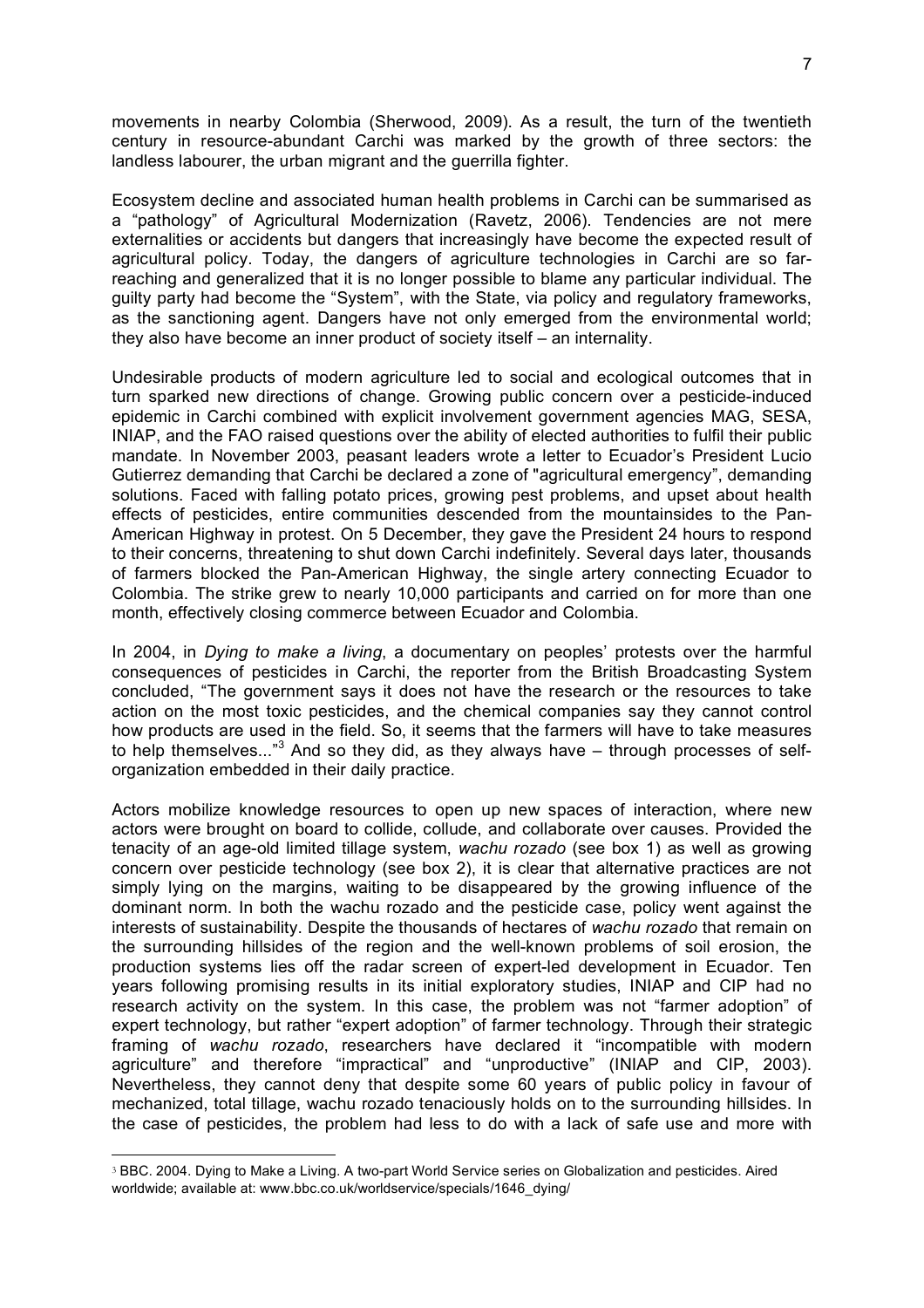policy that supported certain alternatives over others. As reported in Yanggen et al. (2004) and Cole et al. (2007), this experience and its implications for finding time-tested means of decreasing exposure to pesticides was shared widely with the scientific community in Ecuador. Nevertheless, representatives from the National Agricultural Research Institute (INIAP), the Ministry of Agriculture (MAGAP), the Food and Agriculture Organization (FAO), and industry diversely described the approach as "unscientific" and "impractical. Further analysis found the in fact the approach went against established ways of organizing, thinking and doing in AKSTD (Sherwood and Paredes, submitted).

**Box 1.** *Wachu rozado*: a pre-Colombia conservation tillage potato system (in annex)

**Box 2.** Farming styles as counter-tendences in potato production: addressing harmful consequences of modern technology (Paredes, 2010) (in annex)

Rather, they can be seen as part of an active resistance movement, firmly rooted in the politics of identity and expression. Lying outside the bounds of the nation-state or industry, these actors often generated agenda that went against officialised government programmes. In fact, the identities of these actors  $-$  the sub-political  $-$  were often tied to their ability to publicly challenge government, regulatory agencies, research institutions, and international corporations.

As experienced elsewhere (e.g., Giménez and Shattuck, 2011), promising food movements in Ecuador do not just lay outside the protection of law, they are commonly the target of law and public sanction. Industry representatives, government officials, and the media were quick to label sub-political actors "controversial" and "radical". For example, during protests over the Free Trade Agreement in Ecuador, which included negotiations over agrochemical imports, the Ministry of Government decided to target NGOs as organizations that "manipulated the Indians," thereby encouraging further strikes and protests. As matters intensified, the government threatened to revoke diplomatic visas of international staff and change the tax-free status of  $NGOs.<sup>4</sup>$  In March 2006, several foreigners attending the protests were arrested and deported from the country. It became clear that the certain government agencies (as well as the US State Department) had grown intolerant of dissent to their policies. Nevertheless, individuals in counter-movements did not act alone. They were part of broad international networks of people operating at the grassroots level who shared a common history of concerns and identity around sub-politics. Quickly common agenda was identified, information was exchanged, and activity was coordinated by e-mail and telephone. Press reels and publications were written together and there was collaboration on efforts to reach the popular media. The aim was to influence the policies of bilateral donors and international organizations and movements, such as CIP, FAO, and the World Bank as well as the regional agenda of the Humanist Movement in Europe and Latin America. While strategies sometimes focused on countries, they also targeted farmers, consumers, and the media.

Meanwhile, following the worst economic crisis in the country's history and five failed governments in as many years, in 2007 the Ecuador people voted to dissolve the government and re-write the country's constitution. After decades of frustrating attempts to shift national policy away from Agricultural Modernization, many civil society organizations came together for radical change to shift the agenda of agriculture as production to the broader platform of food. An informal network of some 150 organizations dedicated to ideals of agroecology, the *Colectivo de Agroecologia*, joined force with urban-based consumer

<sup>4</sup> In 2005, the network of international NGOs operating in Ecuador hired a team of lawyers to counter the government's proposed revisions to established legal contracts with international agencies. Concerns were outlined in the document, "Legal regime for NGOs in Ecuador: analysis of the proposed legal agreement," VGYLEX Abogados, 6 June 2006, 4 pp.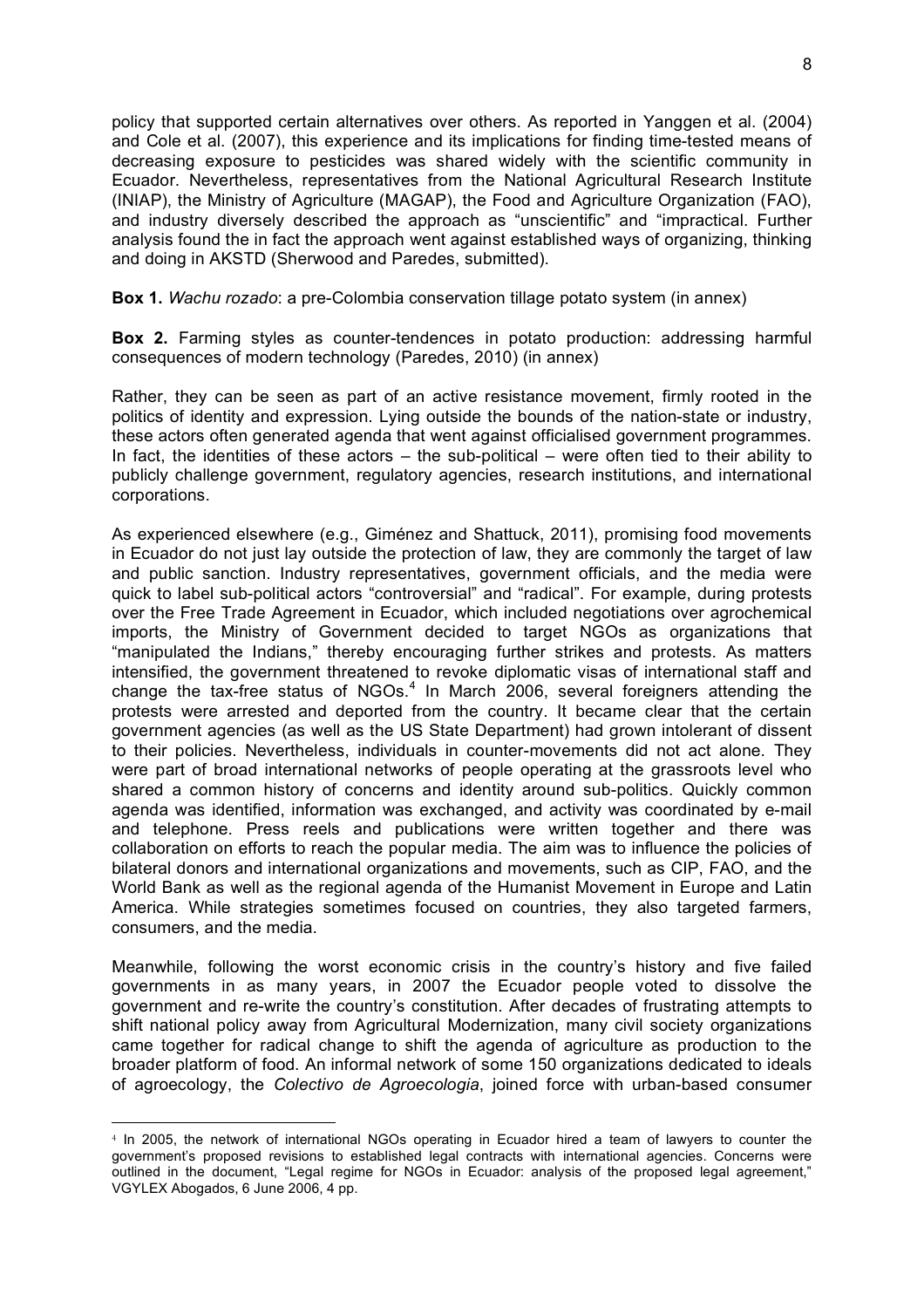groups, farmers and first nations to intervene in favour of a pioneering constitutional mandate for "food sovereignty". As per the resulting 2008 Constitution, food sovereignty is based on a the multi-dimensional context of agricultural production, emphasizing the "social purpose" of land as a means of equitable, democratic social development and natural resource conservation in favour of biodiversity (article 276, 282, 334 and 400), equitable food distribution and commercialization (article 335), and ample access to culturally appropriate food and a health diet, in particular by means of native crops, animals, and other food sources (articles 13 and 281).<sup>5</sup> This activity led to the National Assembly to create the Plurinational and Intercultural Conference on Food Sovereignty (COPISA) -- a governmentsupported, civil society-led entity mandated with the task of putting food sovereignty into motion $6$ 

Following approval of the 2008 Constitution, the *Colectivo* worked to support putting food sovereignty into practice through legislation. Beginning in 2009, the *Colectivo* and its partners worked with COPISA to study promising farming practices and hold public debates and consultations involving over 500 organizations in every province of the country. In March 2012, COPISA handed the National Assembly the draft Law of Food Sovereignty<sup>7</sup>, which was based on time-tested means of enhancing biodiversity, local seed management, and the practice of agroecology. The scientific communities responded aggressively, with the Director of the National Research Service (INIAP) submitting a detailed 28-page letter to the President of Ecuador arguing that the law was "unscientific".<sup>8</sup> The Director of INIAP disqualified the law, arguing that he [and ostensibly not people in their roles as farmers and consumers] was the "ultimate authority" of agriculture and food in Ecuador. He argued that in attempting to integrate agro-biodiversity, seed management, and biologically based production "violated scientific categorization" and that the country's food security depended on proper scientific control and certification of crop genetic resources, their utilization in production, and the determination of " valid farming practice".

States legitimize the "externalities" of technologies through their system of civilized controls and regulation. Nevertheless, the actual life-world of a regulatory agency is not just composed of its civilized mechanisms of control, but also the unwritten outcomes of what it sanctions. Through its regulatory system, Ecuador granted permission to pesticide companies to introduce toxins into the environment (Sherwood and Paredes, submitted). The destruction of soils, the erosion of biological resources, the contamination of the environment, the poisoning of its public and even obesity are, in essence, "shadow effects". The socio-technical regime achieves this by means of reference to established norms and regulatory agency sanctioning. The shadow effects of technology regulation are not mere "externalities" of the system, but intrinsic elements of it. In summary, it was not the tractor, pesticides, genetically modified organisms or processed foods that degrade the environment and harm peoples' health. It is technology linked to the notion of effective regulatory mechanisms that forms the basis of power. In this way, the image of regulation against harmful technologies becomes complicit in sustaining the continuation of that very technology.

## **Influencing seemingly dominant regimes**

<sup>5</sup> Available at: http://www.mmrree.gob.ec/ministerio/constituciones/2008.pdf

<sup>6</sup> For examples see the COPISA website: http://www.soberaniaalimentaria.gob.ec/pacha/

<sup>7</sup> Ley Orgánica del Régimen de Soberanía Alimentaria: La propuesta campesina e indígena. 2009. Asamblea Nacional: Republica del Ecuador Comisión Legislativa y de Fiscalización.

<sup>(</sup>http://asambleanacional.gov.ec/blogs/soberania\_alimentaria).

<sup>8</sup> Letter from Julio César Delgado, Director General of INIAP, to Rafael Correa Delgado, President of Ecuador, 12 May 2012 (INAIP-DG-0320).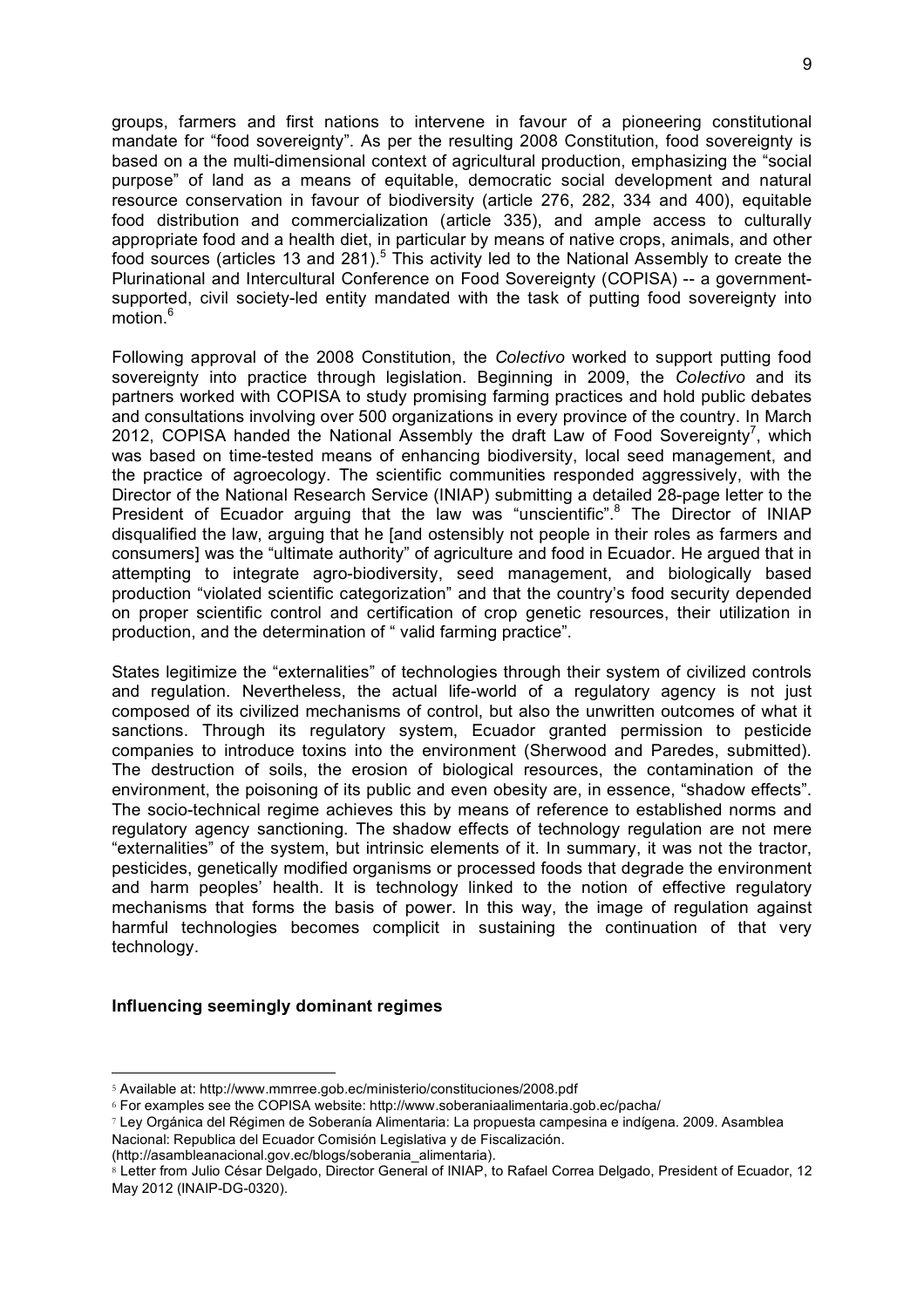We started this paper by wondering how institutional change comes about when institutions have gotten themselves so deeply embedded in government and economy that they become effectively naturalised and thus, difficult or impossible to influence or supplant. We wanted to know how new institutional possibilities emerge and take social hold in such seemingly closed and intractable circumstances. The recent experience in agricultural policy in Ecuador shows that AKSTD that endlessly spins-off technologically induced risks can undermine its own institutional legitimacy (Sherwood, 2009), thereby opening up space for self-organization and the arrival of what Beck (1992) describes as sub-political movements – emergent networks of civil society organized for the purposes lying off the radar screen of everyday politics. Over time, such forms of self-organisation can grow to challenge, change and even become an alternative to dominant institutional frameworks.

More specifically, our analysis shows that the institutional framework of modern agriculture in Ecuador represents a theatre of socio-environmental decline, risk and violence, behind which the institutions of AKSTD and Modern Food can no longer hide. Public perception of the "bads" is beginning to outweigh its "goods", and the crisis appears to be deepening and diversifying in creative, previously unimaginable and highly intractable forms. What first appeared to be a success, turned into a problem of its own making. Beck (1992) describes this self-destructive feature of industrial-era society as "organised irresponsibility".

Ironically, the continued "success" of AKSTD in perpetuating public policy in an era of growing public awareness of socio-environmental decline appears to be opening up new spaces for change (Sherwood and Paredes, submitted). Over the last 15 years, a number of sub-political forms -- farmer, agroecology and urban-based food movements -- have risen to confront Modern Food and challenge the existing order. These included charismatic individuals, such as farmer leaders and progressive professionals, as well as organizations, such as national NGOs (EcoPar, Randi-Randi, Acción Ecológica), international NGOs (Heifer Project International, Agronomists and Veterinarians without Borders) networks (the Carchi Consortium, MACRENA, the Pesticide Action Network), and less formally structured social movements (the Humanists). While the NGOs were more vulnerable to the whims of donors and thematic- and time-bound projects, local leaders, networks, and movements demonstrated greater flexibility in questioning the established order as well as in sustaining positions over longer periods of time (Sherwood et al., 2012). As the contradictions of Modern Food in Ecuador became increasingly apparent, social movements have grown in size, diversity of activity and influence to the point where they have begun to inform and shape public bureaucracy, for example through re-writing elements of the constitution and framing public debates around the need for alternative human organization.<sup>9</sup>

If reflexivity is the recognition that all perspectives are culturally conditioned and contingent (Delanty, 2006), then the self-organisation initiatives can be understood as the reflexive response to the formal AKSTD institutions. Peoples' self-organization in Ecuador has exposed the gulf between institutions of Science and Government and the realities of the new modernity – global degradation of soils and water, erosion of agrobiodiversity, pesticide poisoning, obesity, global warming and climate change. As experienced in the survival of *wachu rozado*, growing concern over pesticides and the successful efforts to place people at the centre of food policy. In making public the concerns in Carchi, relationships were forged with social networks organized around the confrontation of similar circumstances elsewhere in Ecuador and Latin America as well as Central America, Africa, and Asia. Beyond being part of local sub-politics, the organisation became part of what Beck (2001: 276) describes as "the new constellation of global sub-politics." Marginalised and estranged by country-level bureaucracy, the emergence of global sub-politics appeared to represent a growing

<sup>9</sup> See the activity of Ecuador's lively food sovereignty movement that has championed new mandates in the country's 2008 constitution and ensuing laws, including the recent Agrobiodiversity, Seeds, and Agroecology legislation (available at: http://www.soberaniaalimentaria.gob.ec/pacha/).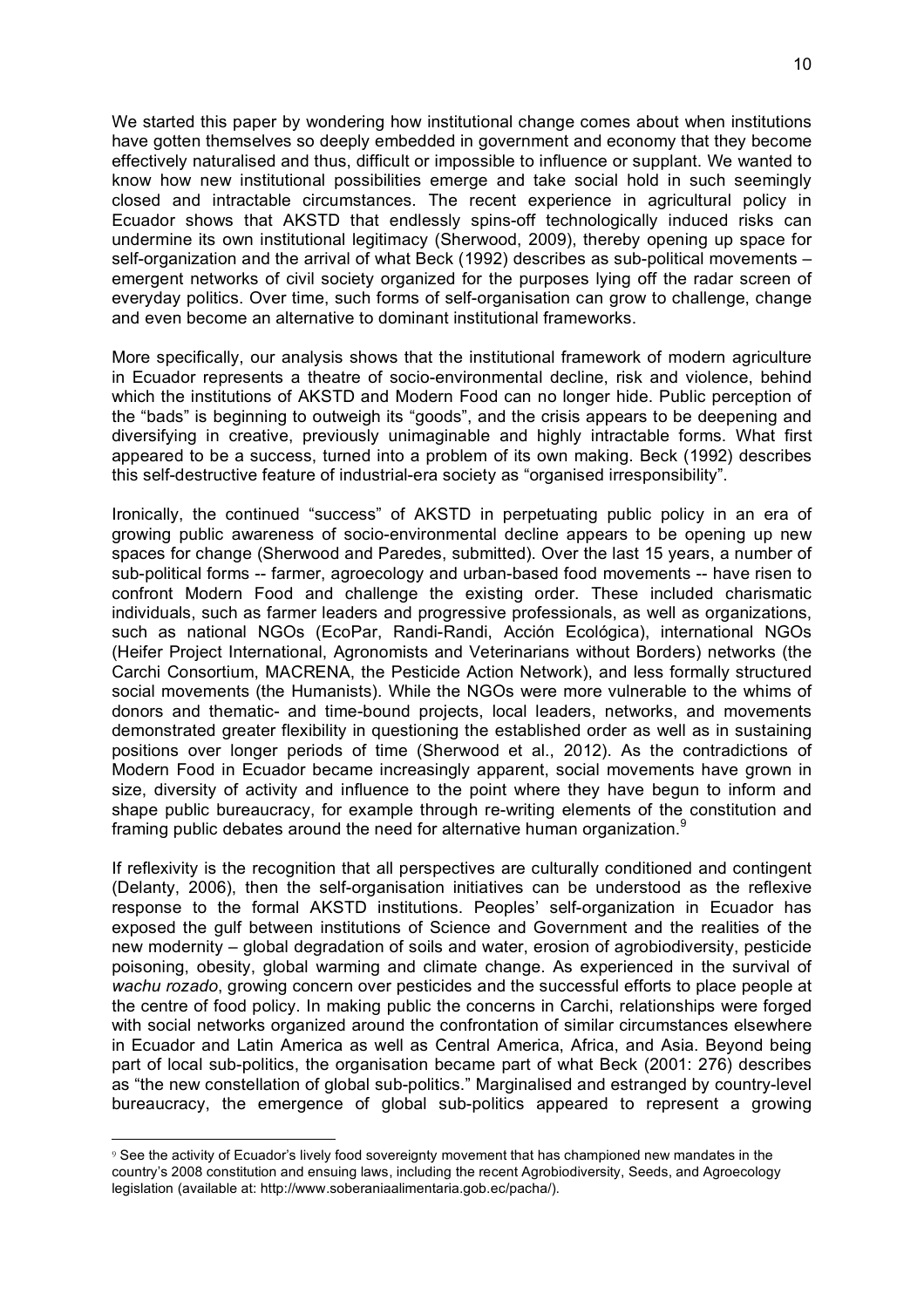liberalizing and emancipating force, opening up new spaces of social interaction, and making alternative realities visible. As such new possibilities for change were envisioned that could previously not even be imagined. What started out as a new belief system has now become a new reality that has deepened and diversified, taking agriculture in Ecuador into new pathways of social change.

# **Re- thinking institutional change**

The institutional change around agriculture and food in Ecuador is quite different from what we would expect to see on the basis of the international calls for institutional change in AKSTD (IAASTD, 2009; NRC, 2010; GO-Science, 2011). The references to institutional change involve expectations of change either from within existing institutions or it emphasizes involvement of existing institutions to be a necessary pre-requisite. In additional to that it assumes that such change can be deliberatively organized. In contrary, in Ecuador we find that institutional change originated from outside formal institutional frameworks. Furthermore the forms of self organisation and subsequent institutional change were only partially intended and anticipated, for example, with regard to the banning of highly toxic pesticides and the 2008 Constitution and subsequent legislation. So instead of thinking about institutional change as coming about through deliberate processes of planning and intervention, our case shows that institutional change only (or even mainly) arose out of selforganized initiatives, whether the dominant institutional framework liked it or not. In line with Wagemans (2002), it shows that existing institutional frameworks were questionable points of departure when searching for such fundamental change. Because of self-referentiality, citizens could not rely on existing institutional frameworks to offer solutions to problems that were an inner product of these same institutional frameworks.

Secondly, literature on institutional change draws on designs and metaphors that emphasize rationality, pre-planning, universality, singularity and thus coherency (for example, World Bank, 2011). Our results show us a process of self-organization that was not rational, not designed or planned, situated, multiple and thus not necessarily coherent. So instead of thinking about institutional change as a unidirectional process, our case showed that institutional change is a messy and unpredictable process, which no method - however refined - will manage to master completely.

Third of all, literature on institutional change imagines the knowledgeable scientist as the catalyst of new possibilities of change of existing institutions. Our results show that institutional change in AKSTD came about despite the self-organized initiatives being ignored and sometimes even actively opposed by scientists. This requires us to re-think Science and the role of scientists in processes of institutional change.

We want to reflect a bit more on this last issue. As Beck and Grande (2010:411) explain, a century-wide gulf exists between "the threats, opportunities and conflict dynamics of border transcending, radicalized modernization in the twenty-first century and the ideas, institutions and structures of industrial capitalism and national state authority rooted in the nineteenth century." In fact, rather than look to experts for a way out of the modern predicament of ecosystem decline, a growing body of literature has come to acknowledge the place of expert-based development and Modern Food at the centre of crises in countries across the planet. To highlight a number of the problems we find underlying the logic of expert institutions:

- Preoccupation with the norm: a focus on central tendencies rather than outliers and extreme events
- Existence of isolation: belief that different sectors do not interact or, if they do, those interactions are not important for affecting change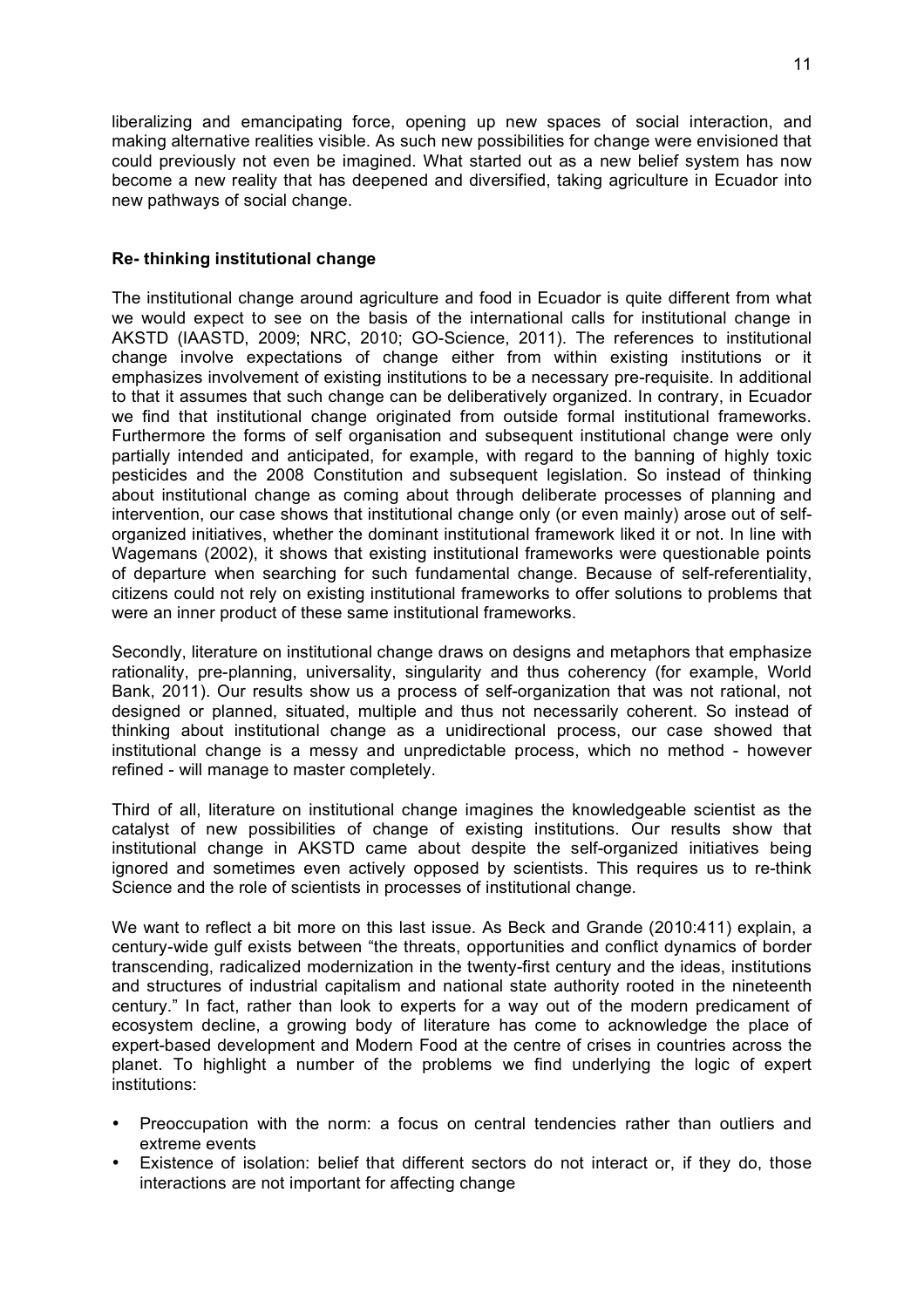- Power of rationality: expectation that social change is incremental and linear
- Human as supernatural an objective of some optimal state of a system, usually human conceived and managed, that will deliver sustainable development.
- The social world is researchable, measurable and understandable: as far as the world is not researchable, we simply exclude reality and instead increase our knowledge of an increasingly reduced reality.

As a result of this belief system, in its attempts to address the ecosystem crisis, expertbased development inevitably becomes self-referential and self-reinforcing. After a halfcentury in Ecuador, the institutions of AKSTD have turned in on themselves to the point where they are less a source of solutions and more a source of second-generation problems, such as major soil degradation, erosion of agrobiodiversity, pesticide poisoning, obesity (Sherwood, 2009). Over the long run, the effects of past solutions have become far worse than the original problems they intended to address. When faced with such contradictions, however, rather than shift course, the institutions of AKSTD essentially are calling for more of the same – more expert-based solutions. This is true in the present-day debates over food policy Ecuador but also the debates of the international community (Feldman and Biggs, 2012).

If AKSTD lies at the centre of present-day ecosystem predicament (Röling, 2000), can we reasonably expect it to get us out? A central problem of Science in general and Modern Food in particular lies in the process of Science itself – its social distance from the people who depend on the products and processes that has put into motion and who benefit and suffer from its unanticipated and unpredictable, but nonetheless very real and enduring consequences that can no longer be ignored (Beck, 2001). Forged from the conception of Science in the 17<sup>th</sup> Century, Science depends on solutions steeped in knowledge and power that is in constant growth and advancement, supplanting the ignorance and impotence of the commoners – people conceived in roles as producers, middle people and consumers (Ravetz, 2006). In order to overcome the modern predicament of ecosystem challenge, much of which is deeply rooted in AKSTD Science itself, there is growing consensus that a more promising future depends on a new direction.

We live in a period where AKSTD is necessary, but it is not enough for solutions. For us, the first step towards more promising futures depends not on bridging the gap between  $19<sup>th</sup>$ Century notions of Science and the State, but by all together bypassing it. Any reform will need to be part of a general reform of the way we see and act in relation to each other and the surrounding world. As per the perspective of this article, we find hope that in many ways AKSTD has never existed outside society, in the sense that scientists are denizens of households, communities and social networks that reach and connect into other parts of society, including the food system and its consequences.

In line with Law (2008, 2009) we feel that if the institutional change is non-coherent, then methods that seek and describe it as coherent are making a mess of doing so. We are in need of methods for knowing and enacting disorder, context, difference and non-coherence. This requires methods that do not simplify and allow us to deal with specificity and situated action. We cannot work "in general", because there is no "in general". What remain are specific sites, practices, and then, the specificities of those practices. If we want to understand how realities are done or to explore their politics, then we have to attend carefully to practices and ask how they come to be (Law 2008; 2009).

What is needed here is not a mere replacement of a certain dominant tendency, but its reversal. As argued in Lefebvre (1991: 26), this requires a shift away from the end product of Science (i.e., the technological artefact) to the productive activity of Science itself, which in turn leads us to give attention to the social space of production. In this paper, we have described this as the practice of policy, which we view as not exclusive to dominant formal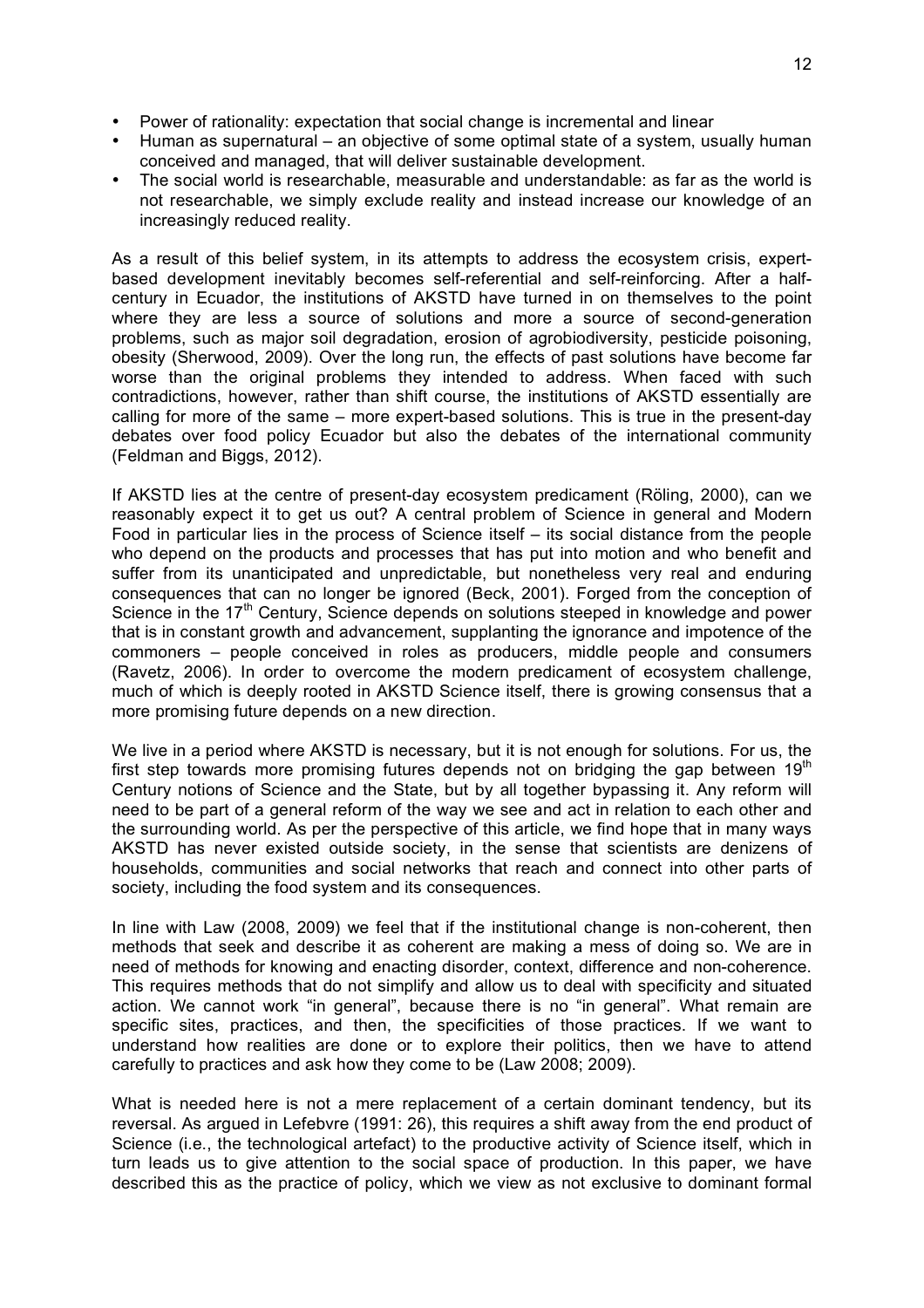institutions but rather it includes the daily activity of people operating as individuals and in social networks. In particular, we have called attention to the promising, non-violent forms of social organization that have emerged in response to the harmful consequences of Modern Food.

With regard to the role of scientists we feel that it is important to make visible existing alternatives to dominant institutional frameworks. If the world is discursively heterogeneous and non-coherent, then we are moved to the conclusion that different social realities coexist, intersect and interact. Shedding light on neglected of hidden realities is a potentially important role for scientists because it enables us to imagine different futures that were, so far, deliberately denied or even forbidden and thus outside the scope of our imagination. This implies that scientists need to go looking for gaps and subaltern realities (Law, 2011). It requires engagement with and upon difference, to make differences. Instead of acting on notions of a norm and commonality, we need to start looking for social deviances and disjunctions – cracks! We need to search out the rich diversity of performances and practices in distinct situations, places and contexts, suggesting multiple productions and coconstructions of the real – effectively, new possibilities and desireabilities (Law, 2007). If different realities are being enacted and sustained in different practices, then we may hope to make a political difference by making some realities visible, whilst chipping away at others. For if there are multiple realities then these may be played off against one another. Importantly, some will be preferable to others (though such judgements are themselves likely to be complex). Articulation renders normativities discussable and contestable in ways that open up the possibility of change (Law, 2011).

The trajectory of Modern Food has depended on the success of scientists as entrepreneurs - - indiscriminately mixing economic, political, natural, and cultural claims to the truth (Sherwood, 2009). At any given time, an alliance appears as a mature structure, consolidated around particular positions. Upon becoming overly consolidated and rigid, however, the regime becomes vulnerable to competing interests. The increasingly hard-todeny "bads" of modern technology exposes conflicts between expert discourse and local experience, leading to rising degrees of discontent and questioning of scientific claims of authority. For example, the arrival of social movements and NGOs as a collective subpolitical actor organized around ideals of food sovereignty has become an influential force in Ecuador. Ironically, it appears that the extraordinary success of AKSTD as a dominant socio-technical regime, followed by its institutional entrenchment around it's own constructed truths and ideals provided the pre-conditions for its demise and future transition. The pertinent question no longer seems to be whether AKSTD Science in the context of Modern Food will survive, but how and when alternatives movements will supplant it.

## **References**

- Aarts, M.N.C. and C.M.J. Van Woerkum (2002). Dealing with uncertainty in solving complex problems. In: Leeuwis, C. and R. Pyburn (eds). 2002. *Wheelbarrows Full of Frogs: Social Learning in Rural Resource Management*. Royal Van Gorcum, Assen, The Netherlands. pp. 421-435
- Aarts, N. 2007. Self-organization in public space: of open networks and closed communities. Paper presented at MOPAN conference 'Learning for Interdependence', Leuven, 28- 29 June.
- Aarts, N. and R. During. 2006. Zelforganisatie en ruimtegebruik. Van open netwerken en gesloten gemeenschappen. Innovatienetwerk, Utrecht, NL.
- Anderson, J., G. Feder and S. Ganguly. 2006. The Rise and Fall of Training and Visit Extension: An Asian Mini-drama with an African Epilogue. *World Bank Policy Research Working Paper*, 3928. World Bank, Washington, DC. 30 pp. (available at: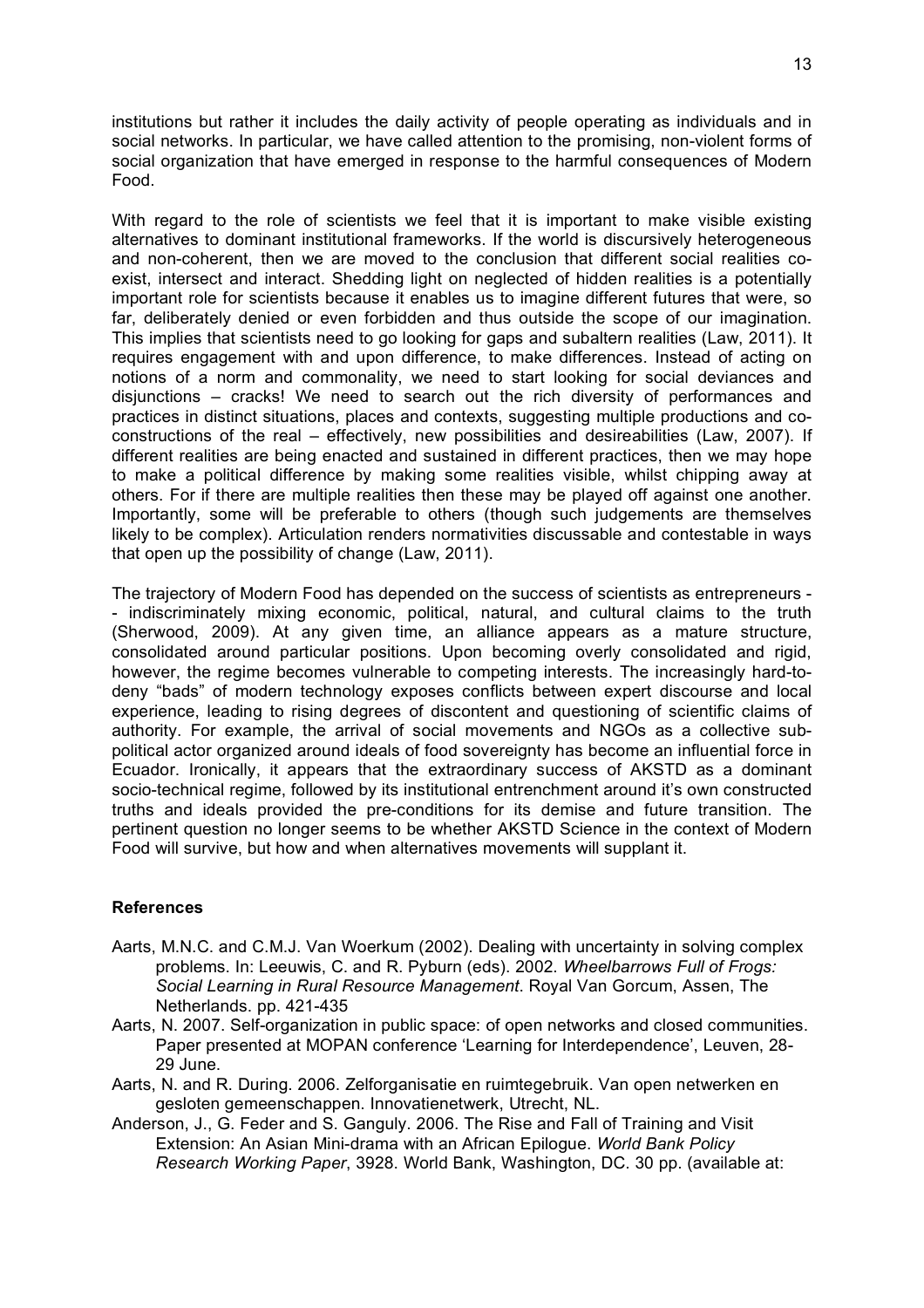http://givebetter.net/files/DWDA%202009/Interventions/Agriculture/The%20rise%20an d%20fall%20of%20training%20and%20visit%20extension.pdf)

- Arce, A. and N. Long, 2000. *Anthropology, Development and Modernities: Exploring Discourses, Counter-tendencies and Violence*. London and New York, Routledge.
- Bach, B.K. 2007. Theoretical interpretations of the growth in organic agriculture: agricultural modernization or an organic treadmill? Society and Natural Resources: An International Journal, 20(3): 229-244.
- Badham, J, M.W. Blome, R.D. Semba, K. Kraemer. 2010. Castel Gandolfo Workshop: An introduction to the impact of climate change, the economic crisis, and the increase in the food prices on malnutrition. *The Journal of Nutrition*, 140(1):132–5.
- Barsky, O. 1980. Los terratenientes serranos y el debate politico previo al dictado de la ley de reforma agraria de 1964 en el Ecuador. In: O. Barsky, et al. (eds.). *Ecuador: Cambios en el Agro Serrano*. Facultad Latinoamericana de Ciencias Sociales (FLACSO), Quito, Ecuador, pp. 133-206.
- Beck, U. 1992. *Risk Society: Towards a New Modernity*. Sage Publications, London, UK.
- Beck, U. 2000. Risk Society revisited: theory, politics, and research programmes. In: B. Adam, U. Beck, and J. Van Loon (eds.). *The Risk Society and Beyond: Critical Issues for Social Theory*. Sage Publications, London, UK, pp. 211-229.
- Beck, U. 2001. Ecological questions in a framework of manufactured uncertainties. In: S. Seidman and J.C. Alexander (eds.). *The New Social Theory Reader*. Routledge, London, UK, pp. 267-275.
- Beck, U. and E. Grande. 2010. Varieties of second modernity: the cosmopolitan turn in social and political theory and research. *British Journal of Sociology*, 61(3): 409-443.
- Biggs, S. 2007. Building on the positive: an actor innovation systems approach to finding and promoting pro poor natural resources institutional and technical innovations. *International Journal of Agricultural Resources, Governance and Ecology*, 6(2): 144- 164.
- Bunch, R. 1982. *Two Ears of Corn: A Guide to People-centred Agricultural Development*. World Neighbors, Oklahoma City, OK.
- Castells, M. 2004 [1997]. The Power of Identity. The Information Age: Economy, Society and Culture. Blackwell, Cambridge, UK. Vol. II.
- Chambers, R., A. Pacey and L.A. Thrupp. 1990. *Farmer First: Farmer Innovation and Agricultural Research*. Intermediate Technology Publications, London, UK.
- Clark, J.R.A. 2005. The 'New Associationalism' in agricultura: agro-food diversification and multifunctional production logics. *Journal of Economic Geography*, 5(4): 475-498.
- Conway, G.R. 1997. *The Doubly Green Revolution*. Penguin Books, London, UK.
- Crissman, C.C., J.M. Antle, and S.M. Capalbo (eds.). 1998. *Economic, environmental, and health tradeoffs in agriculture: pesticides and the sustainability of Andean potato production*, Kluwer Academic Publishers, Dordrecht, The Netherlands.
- Feldman, S. and S. Biggs. 20120. The politics of international assessments: The IAASTD process, reception and signficance. *Agrarian Change*, 12(1): 141-169.
- Foley, J.A. R. DeFries, G.P. Asner, C. Barford, G. Bonan, S.R. Carpenter, F.S. Chapin, M.T. Coe, G.C. Daily, H.K. Gibbs, J.H. Helkowski, T. Holloway, E.A. Howard, C.J. Kucharik, C. Monfreda, J.A. Patz, I.C. Prentice, N. Ramankutty and P.K. Snyder. 2005. Global Consequences of Land Use. *Science*, 309(5734): 570-574.
- Fonte, S. and S. Vanek. 2012. Pathways to Agroecological Intensification of Soil Fertility Management by Smallholder Farmers in the Andean Highlands. Report and Recommendations for the McKnight Foundation. 79 pp. (available at: http://mcknight.ccrp.cornell.edu/program\_docs/general/Soil%20Fertility%20in%20the% 20Andes.Final%20Report+Recommendations.Dec.5.2011.pdf)
- Freire, P. 1973. *Education for Critical Consciousness*. Continuum Publishing, New York, NY.
- McGee, R., 2004. Unpacking Policy: Knowledge, Actors and Spaces. In K. Brock, R. McGee, and J. Gaventa (eds), Unpacking Policy: Knowledge, Actors, and Spaces in Poverty Reduction in Uganda and Nigera, Fountain Publishers, Kampala, p. 1-26.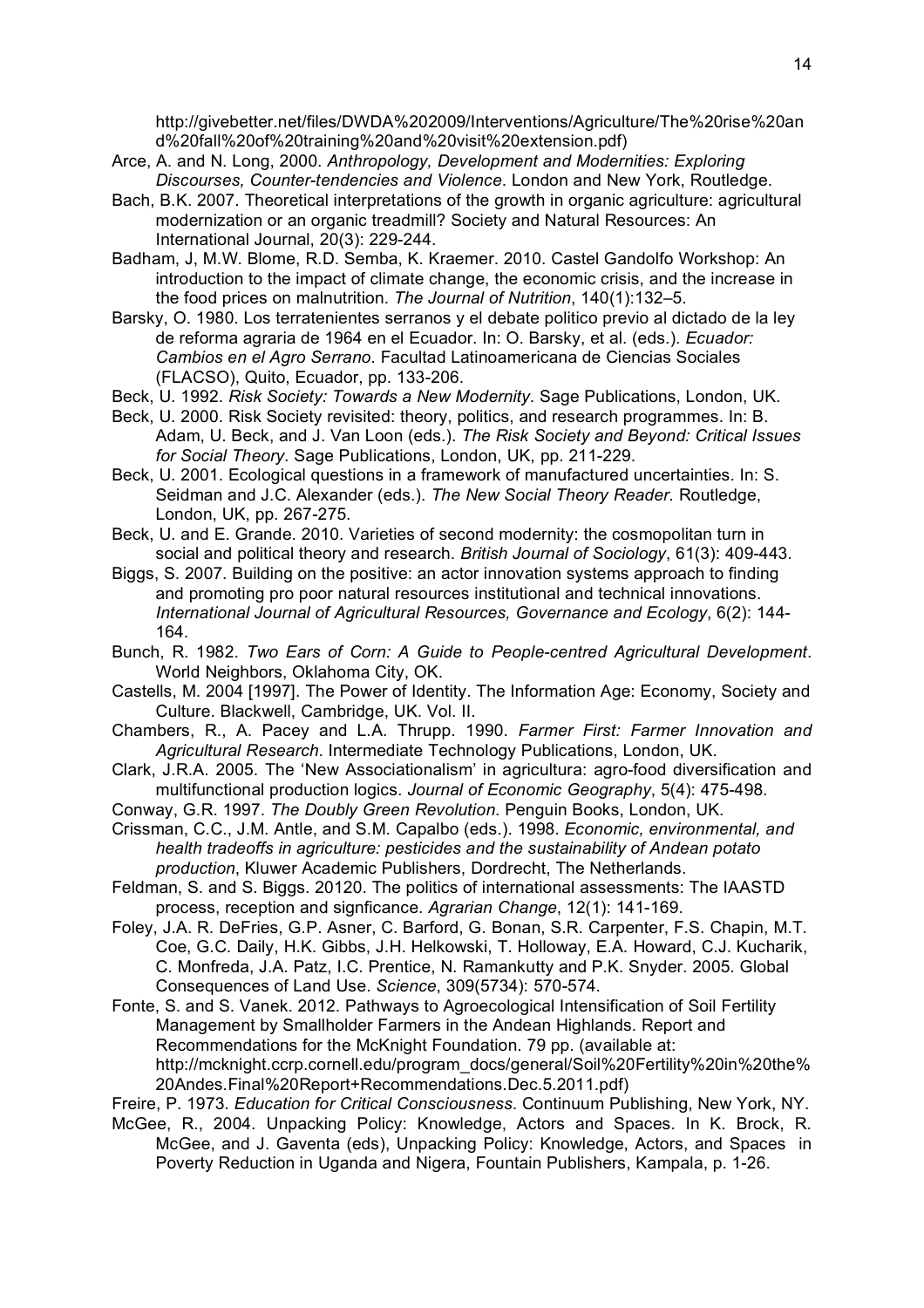- Giménez, E.H. and A. Shattuck, 2011. 'Food Crises, Food Regimes and Food Movements: Rumblings of Reform or Tides of Transformation?' The Journal of Peasant Studies, 38(1): 109-144.
- Godfray, H.C.J, J.R. Beddington, I.R. Crute, L. Haddad, D. Lawrence, J.F. Muir, J. Pretty, S. Robinson, S.M. Thomas, and C. Toulmin. 2010. Food Security: The Challenge of Feeding 9 Million People. *Science*, 327(5967): 812-818.
- GO-Science. 2011. *Foresight: The Future of Food and Farming*. Final Project Report. The United Kingdom's Government Office for Science, London. (available at: http://www.bis.gov.uk/assets/foresight/docs/food-and-farming/11-546-future-of-foodand-farming-report.pdf).
- Holt-Gimemez, E. (ed.) 2011*. Food Movements Unite*. Food First Institute for Food and Development Policy, Oakland, CA.
- Hope, A. and S. Timmel. 1984. *Training for Transformation: A Handbook for Community Workers*. Mambo Press, Gweru, Zimbabwe.
- Horton, M. and P. Freire. 1990. *We Make The Road by Walking: Conversations on Education and Social Change*. Temple University Press, Philadelphia, PA.
- IPCC. 2007. Climate change: impacts, adaptation and vulnerability. Contribution of working group II to the fourth assessment report of the intergovernmental panel on climate change (eds Parry M. L., Canziani O. F., Palutikof J., van der Linden P. J., Hanson C. E.). Cambridge, UK: Cambridge University Press. See http://www.ipcc.ch/pdf/assessment-report/ar4/wg2/ar4-wg2-intro.pdf.
- Klerkx, L. and C. Leeuwis. 2008. Balancing multiple interests: embedding innovation intermediation in the agricultural knowledge infrastructure. *Technovation*, 28(6): 364- 378.
- Klerkx, L., N. Aarts, C. Leeuwis. 2010. Adaptive management in agricultural innovation systems: the interaction between innovation networks and their environment. *Agricultural Systems*, 103(6): 390-400.
- Law, J. 2007. Making a Mess with Method. In: W. Outhwaite and S.P. Turner (eds), *The Sage Handbook of Social Science Methodology*. Sage, Beverly Hills and London, pp 595-606.
- Law, J. 2008. The Materials of STS, version of 9th April 2009, available at http://www. heterogeneities.net/publications/Law2008MaterialsofSTS.pdf, (downloaded on 30<sup>th</sup> June 2012).
- Law, J. 2009. 'Collateral Realities', version of 29th December 2009, available at http://www.heterogeneities.net/publications/Law2009CollateralRealities.pdf (downloaded on 30th June 2012).
- Law, J. 2011. Knowledge Places: or Putting STS in Its Place. Plenary paper prepared for delivery at National Yang Ming University, Taipei, Taiwan 4th November, 2011.
- Leeuwis, C. (with contributions by A. Van den Ban) 2004. *Communication for Rural Innovation: Rethinking Agricultural Extension*. Blackwell Science, Oxford, UK.
- Leeuwis, C., N. Aarts. 2011. Rethinking Communication in Innovation Processes: Creating Space for Change in Complex Systems *Journal of agricultural education and* extension  $17(1)$ ,  $21 - 36$ .
- Maffesoli, M. 1996. The Time of the Tribes: The Decline of Individualism in Mass Society. Sage, London, UK.
- Nicolis, G. 1989. Self**!**organised Criticality: Emergent Complex Behaviour in Physical and Biological Systems. Cambridge University Press, Cambridge, UK.
- Normander, Bo. 2012. Biodiversity: Compating the Sixth Mass Extinction. *State of the World*. WorldWatch Institute, Part 2, 169-176, DOI: 10.5822/978-1-61091-045-3\_15.
- Ongeval, K. van. In process. Que Rico Es!: Bringing Forth Food Sovereignty in Ecuador. MSc. Thesis, Wageningen University, The Netherlands.
- Paredes, M. 2012. Peasants, Potatoes and Pesticides: Heterogeneity in the Context of Agricultural Modernization in the Highland Andes of Ecuador. PhD dissertation, Wageningen University, Wageningen, The Netherlands.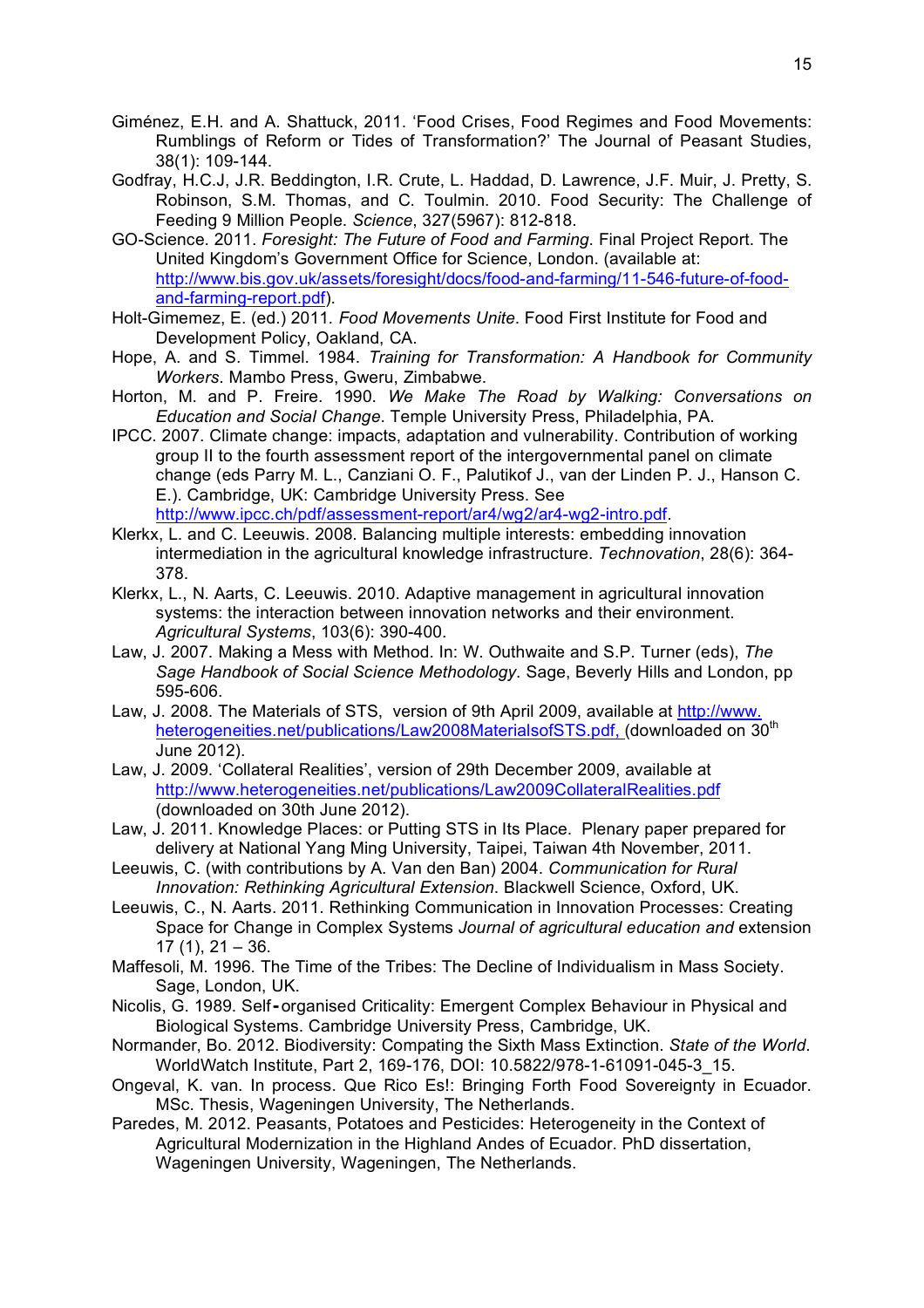- Ploeg, J.D. van der. 2003. The *Virtual Farmer: Past, Present, and Future of the Dutch Peasantry*. Royal van Gorcum Assen, The Netherlands.
- Popkin, B. 2007. Global nutrition dynamics: the works is shifting rapidly toward a diet linked with noncommunicable diseases. *American Journal of Clinical Nutrition*, 84: 289-98.
- Potter, C. .1998. *Against the Grain: Agri-environmental Reform in the United States and Europe*, CABI, UK.
- Pretty, J.N. .1995. *Regenerating Agriculture: Policies and Practice for Sustainability and Self-Reliance*. Earthscan Press, London, UK and National Academy Press, Washington, DC.
- Pretty, J., C. Brett, D. Gee, R. Hine, C. Mason, J. Morison, M. Rayment, G. Van Der Bijl and T. Dobbs. 2001. Policy Challenges and Priorities for Internalizing the Externalities of Modern Agriculture, *Journal of Environmental Planning and Management*, 44:2, 263- 283.
- Ravetz, J.R. 2006. Post-normal Science and the complexity of transition towards sustainability. *Ecological Complexity*, 3(4): 275-284.
- Röling, N. 2000. Gateway to the global barden: beta/gamma science for dealing with ecological rationality. Keynote speech, Hopper Lecture Series, IDRC, 24 October, Ottawa, CA.
- Royal Society of London. 2009. *Reaping the Benefits: Science and the Sustainable Intensification of Global Agriculture.* Royal Society, London, UK.
- Ruttan, V. 1989. The International Agricultural Research System. In: L. Compton (ed.). *The Transformation of International Agricultural Research and Development*. Lynne Rienner Publishers, Boulder, CO and London, UK, pp. 173-205.
- Scharpf, F.W. 1978. Interorganizational policy studies: issues, concepts and perspectives. In: Hanf and F.W. Scharpf (eds.). Interorganizational Policy Making: Limits to Coordination and Central Control. Sage, London, UK. pp. 345-370.
- Schatzki, T.R., K. Knorr-Cetina, and E. von Savigny (eds), 2001. *The Practice Turn in Contemporary Theory.* Routledge: London, UK.
- Sherwood, S. 2009. Learning from Carchi: Agricultural Modernization and the Production of Decline. PhD dissertation, Wageningen University, The Netherlands.
- Sherwood, S. and M. Paredes. (submitted May 2012). Dynamics of Perpetuation: Politics of Keeping Highly Toxic Pesticides on the Market in Ecuador. *Nature and Culture*.
- Sherwood, S., M. Schut, C. Leeuwis. 2012. Learning in the Social Wild: Farmer Field Schools and the politics of Agricultural Science and Development in Ecuador. In: H.R., Ojha, A. Hall, R. Sulaiman (eds.). *Adaptive Collaborative Approaches in Natural Resources Governance: Rethinking Participation, Learning and Innovation*. Routledge: London, UK, 102-137.
- Sherwood, S., A. Arce, P. Berti, E. Bekkering, R. Borja, and P. Oyarzun. (submtted, May 2012). From pesticides to obesity: rise of non-communicabel diseases and food counter-movements in Ecuador. *Food Policy*.
- Turnhout, E.; Bommel, S. van; Aarts, M.N.C. .2010. How Participation Creates Citizens: Participatory Governance as Performative Practice. *Ecology and Society*,15(4): 26-41.
- UNFPA and FLACSO. 2006. *Ecuador: Las Cifras de la Migración Nacional*. Quito, Ecuador.
- Yanggen, D., C. Crissman, and P. Espinosa, (eds.). 2003*. Los Plaguicidas: Impactos en Producción, Salud y Medio Ambiente en Carchi, Ecuador*. CIP, INIAP, and Abya-Yala, Quito, Ecuador.
- Yanggen, D., D.C. Cole, C. Crissman, and S. Sherwood. 2004. Pesticide use in commercial potato production: reflections on research and intervention efforts towards greater ecosystem health in Northern Ecuador. *EcoHealth: Ecosystem Approaches to Human Health*, 1(2): 72-84.
- Wagemans, M. 2002. Institutional conditions for transformations: A plea for policy making from the perspective of constructivism. In: C. Leeuwis, C. and R. Pyburn (eds), *Wheelbarrows Full of Frogs. Social Learning in Rural Resource Management*: Koninklijke van Gorcum, Assen, NL. pp. 245-258.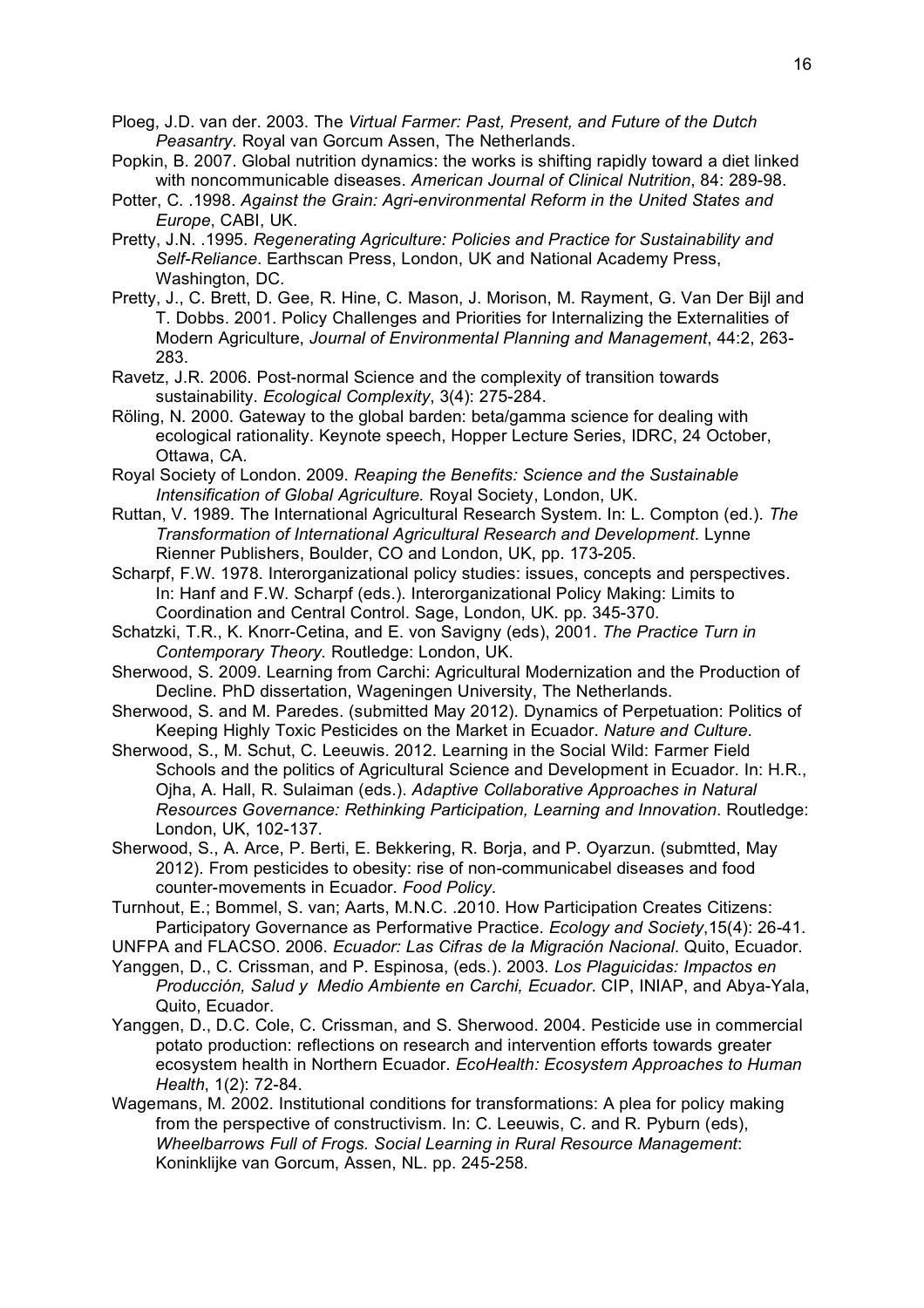World Bank, 2011. *Agricultural Innovation Systems: An Investment Sourcebook*. World Bank, Washington, DC.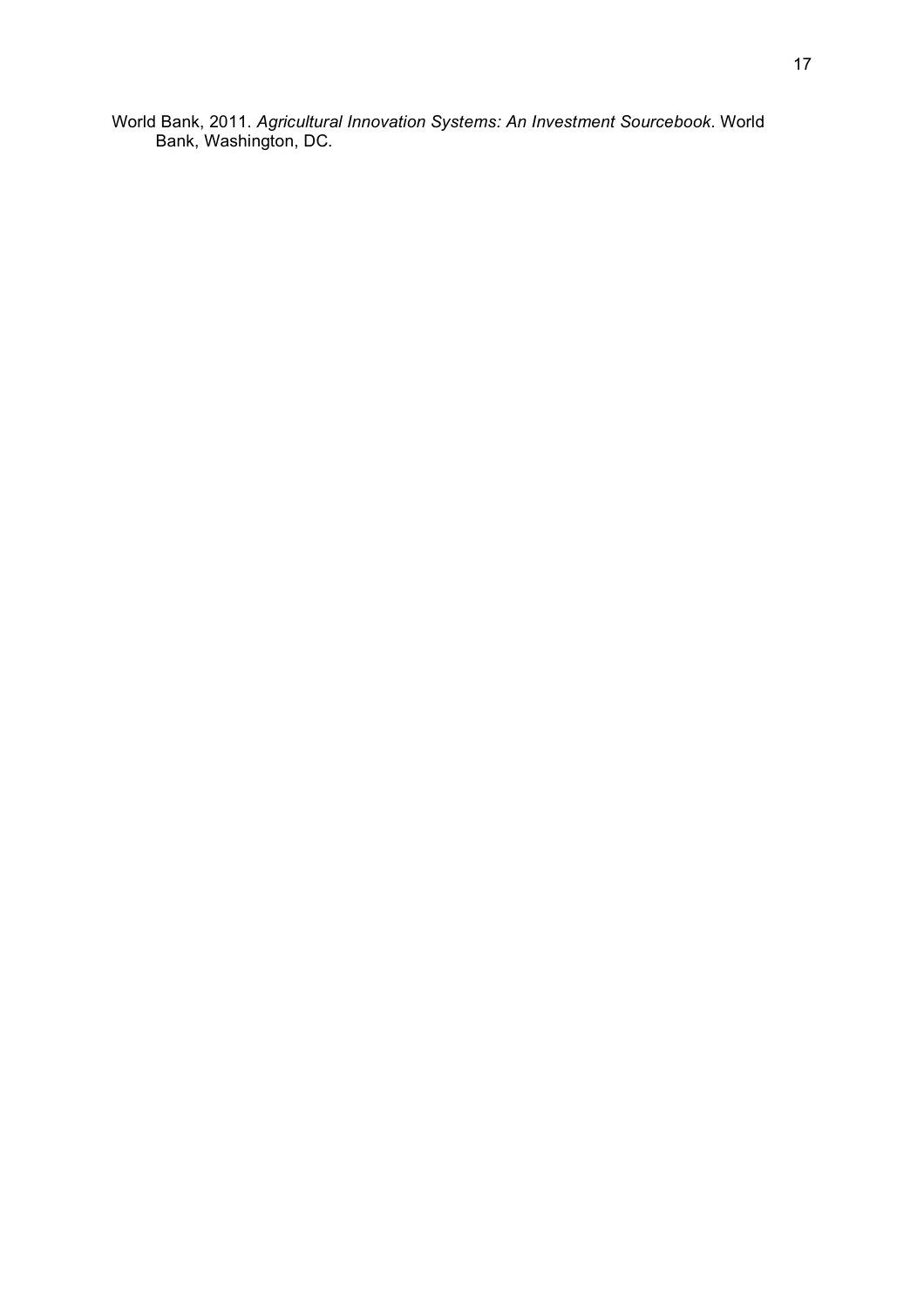# **Figures and boxes**



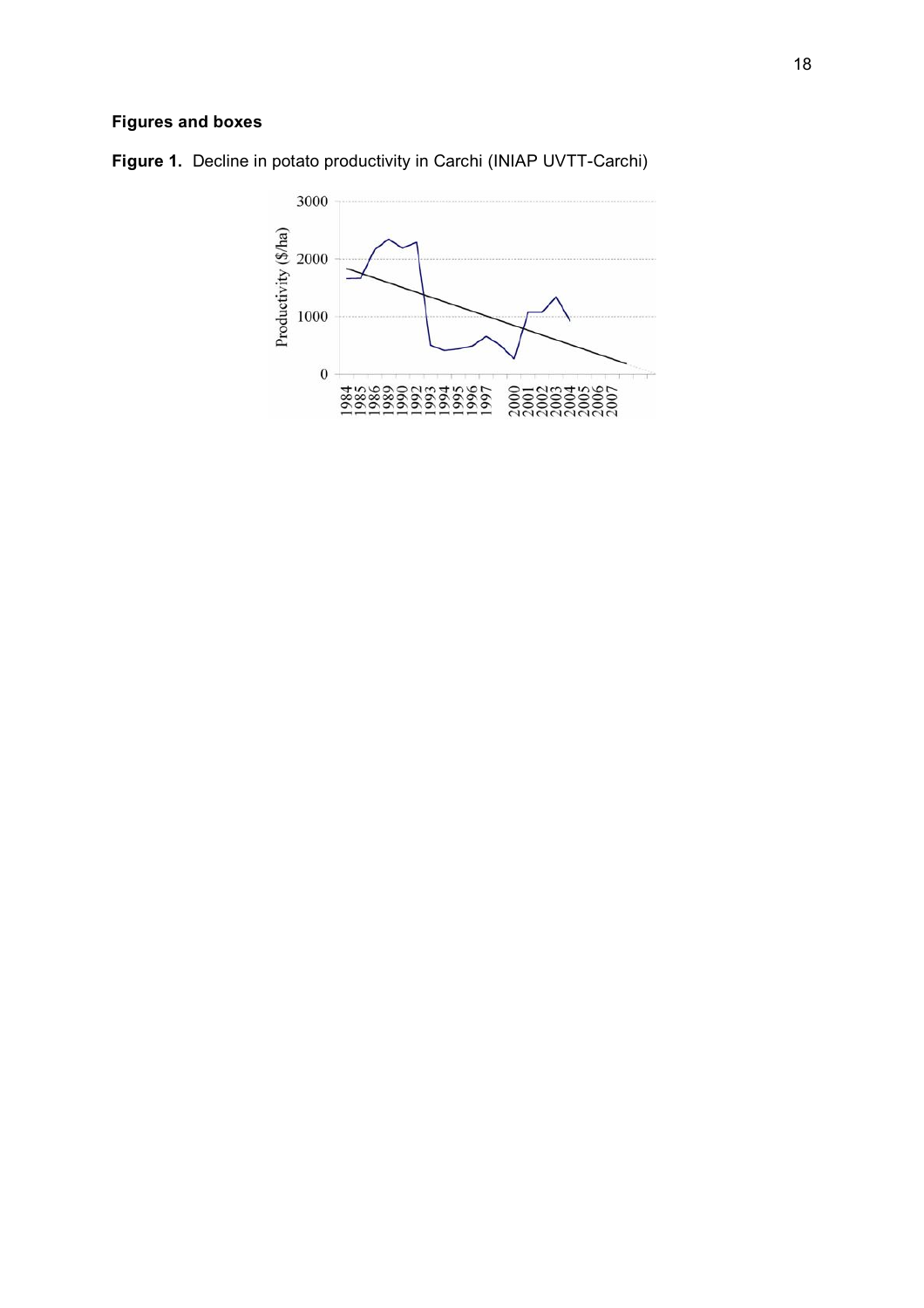## **Box 1.** *Wachu rozado*: a pre-Colombia conservation tillage potato system

The term *wachu rozado* is a mixture of the Kichwa word *wachu*, meaning furrow, and the Spanish *rozar*, to cut; literally, *wachu rozado* means "cut furrow". It is a pre-Colombian limited tillage system for roots and tubers that appears to have developed in moist highland *páramo* region of the northern Andes. *Wachu rozado* involves cutting and folding over two parallel rows of sod towards one another. The potato crop is cultivated where the line of folded over sod flats meet. Farmers claim that *wachu rozado* is more productive than conventional tillage. They also report that it reduces soil erosion, and that plants have less problems with late blight. Farmers observe that harvested potatoes are cleaner and have less incidence of damage due to the Andean weevil and potato scab disease. Initial studies confirm what farmers had been saying all along (INIAP and CIP, 2003). Economic analysis demonstrated that *wachu rozado* can be seen as more cost-effective than hand tillage and comparable in cost to conventional mechanized tillage (figure 2). It is also an important source of employment, demanding 25 more labour days/cropping season than conventional tillage. Soil displacement under *wachu rozado* is considerably less than under conventional tillage (about 15 vs. 40 t/ha) (figure 3). Additionally, *wachu rozado* produces 'cleaner' potato tubers – dirt-free and with less *Rhizoctonia* and Andean weevil damage. Apparently, the 'heating up' of the sod mat in decomposition was antagonistic to soil pests. Research trials shows that under equal fertilization regimes *wachu rozado* out-produces conventional tillage (24.13 vs.19.52 t/ha), most likely due to increased mycorrhizae development and improved phosphorus uptake. Under *wachu rozado* the potato crop grows on a high ridge and has better drainage than with conventional tillage, leading to lower relative humidity around the plant. As a result, comparative trials find less severity of late blight infection (AUDPC of 471.44 for *wachu rozado* vs. 629.55 conventional tillage). *Wachu rozado* proves to be both highly productive and resource conserving -- a rare combination, leading a McKnight Foundation report to conclude that this farmer-developed innovation represented a hidden opportunity for improving soil management in the Andes (Fonte and Vanek, 2012).